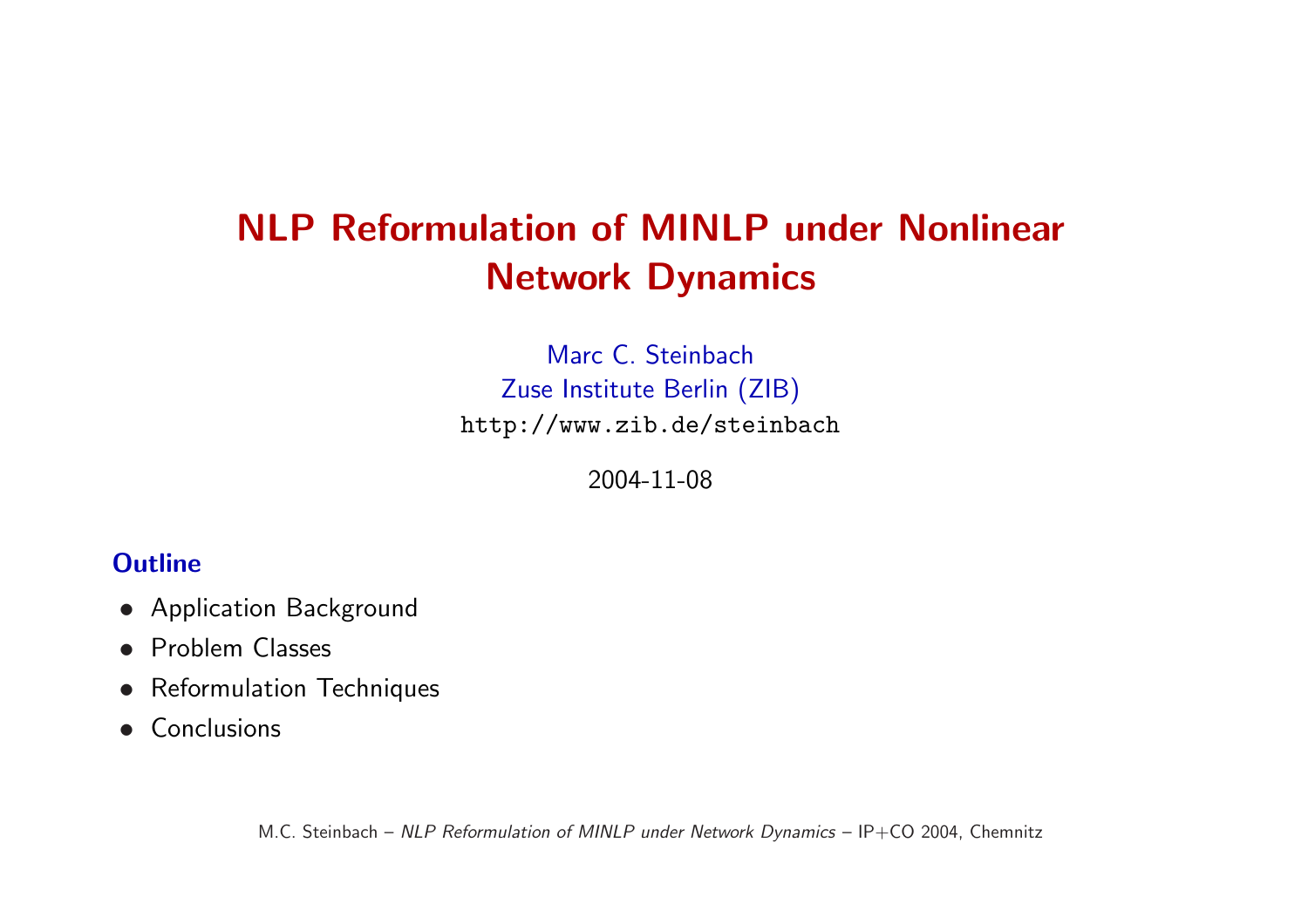# Application

# Projects

#### Partners

BWB – Berliner Wasserbetriebe (Berlin) Ruhrgas AG (Essen) ABB Utilities GmbH (Mannheim) PSI AG (Berlin) Bernd Gnädig, M. Steinbach (ZIB) Klaus Ehrhardt, M. Steinbach (ZIB)

缆脂

#### Operative Planning

Find: Operating schedule of network satisfying the predicted demand subject to physical, technical, contractual, and other restrictions

5000 10000 15000 20000 25000 30000 35000 40000 1 2 3 4 5 6 7 8 9 10 11 12 13 14 15 16 17 18 19 20 21 22 23 24 5000 10000 15000 20000 25000 30000 35000 40000

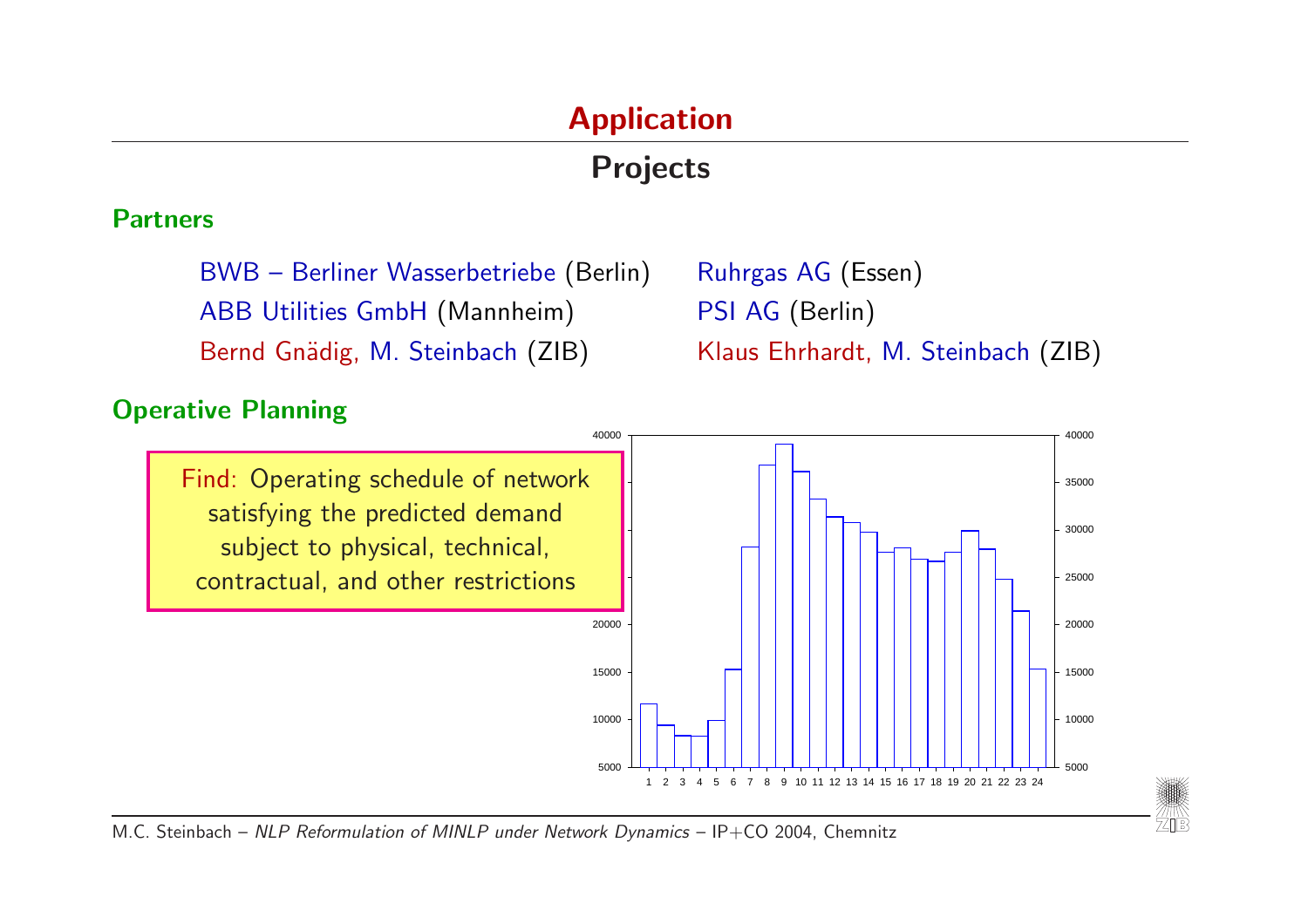# Application

# Projects

#### Partners

BWB - Berliner Wasserbetriebe (Berlin) Ruhrgas AG (Essen) ABB Utilities GmbH (Mannheim) PSI AG (Berlin) Bernd Gnädig, M. Steinbach (ZIB) Klaus Ehrhardt, M. Steinbach (ZIB)

*"*"

#### Operative Planning

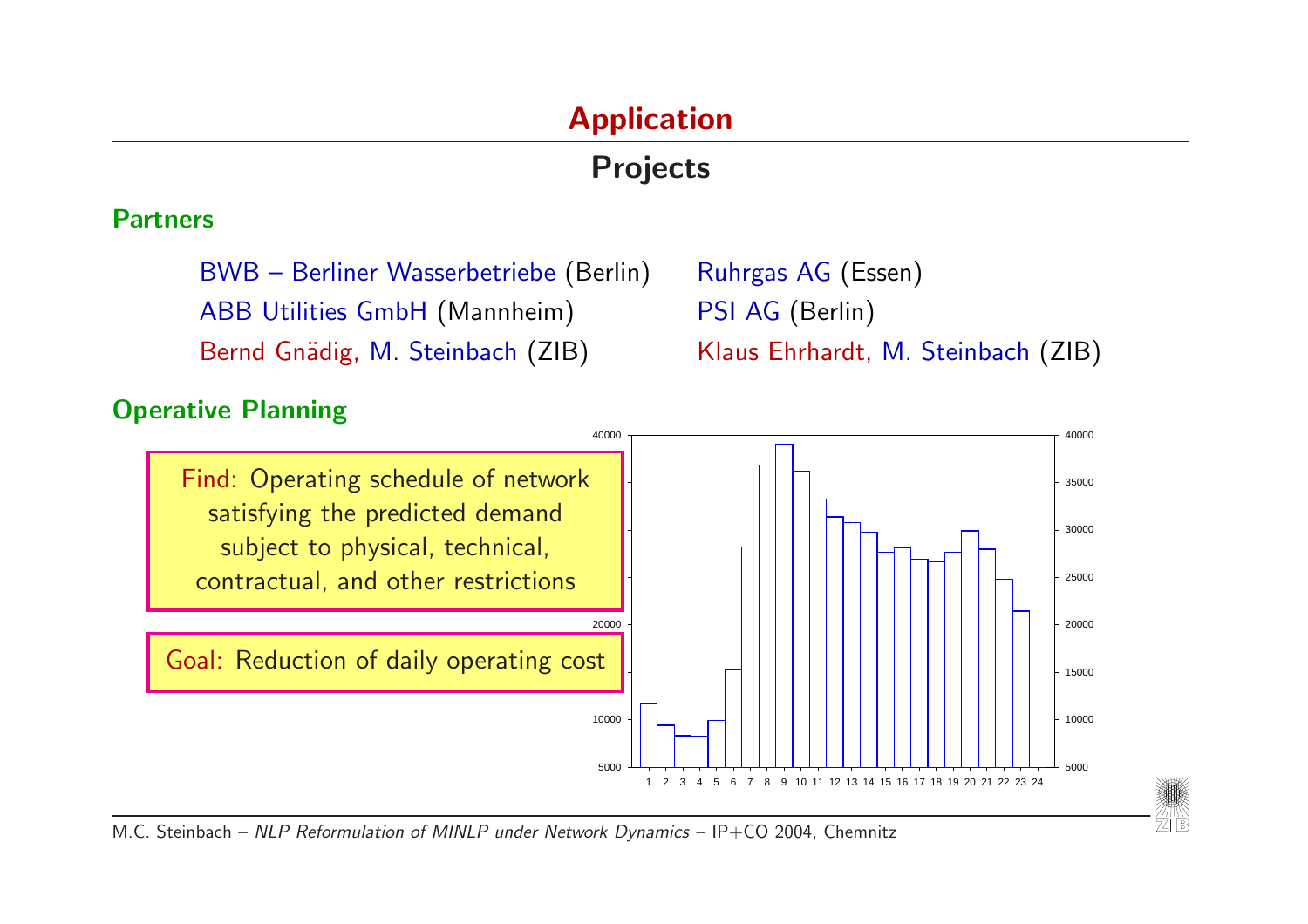#### Application



∕∕iiii∖∖<br>ZIB

M.C. Steinbach - NLP Reformulation of MINLP under Network Dynamics - IP+CO 2004, Chemnitz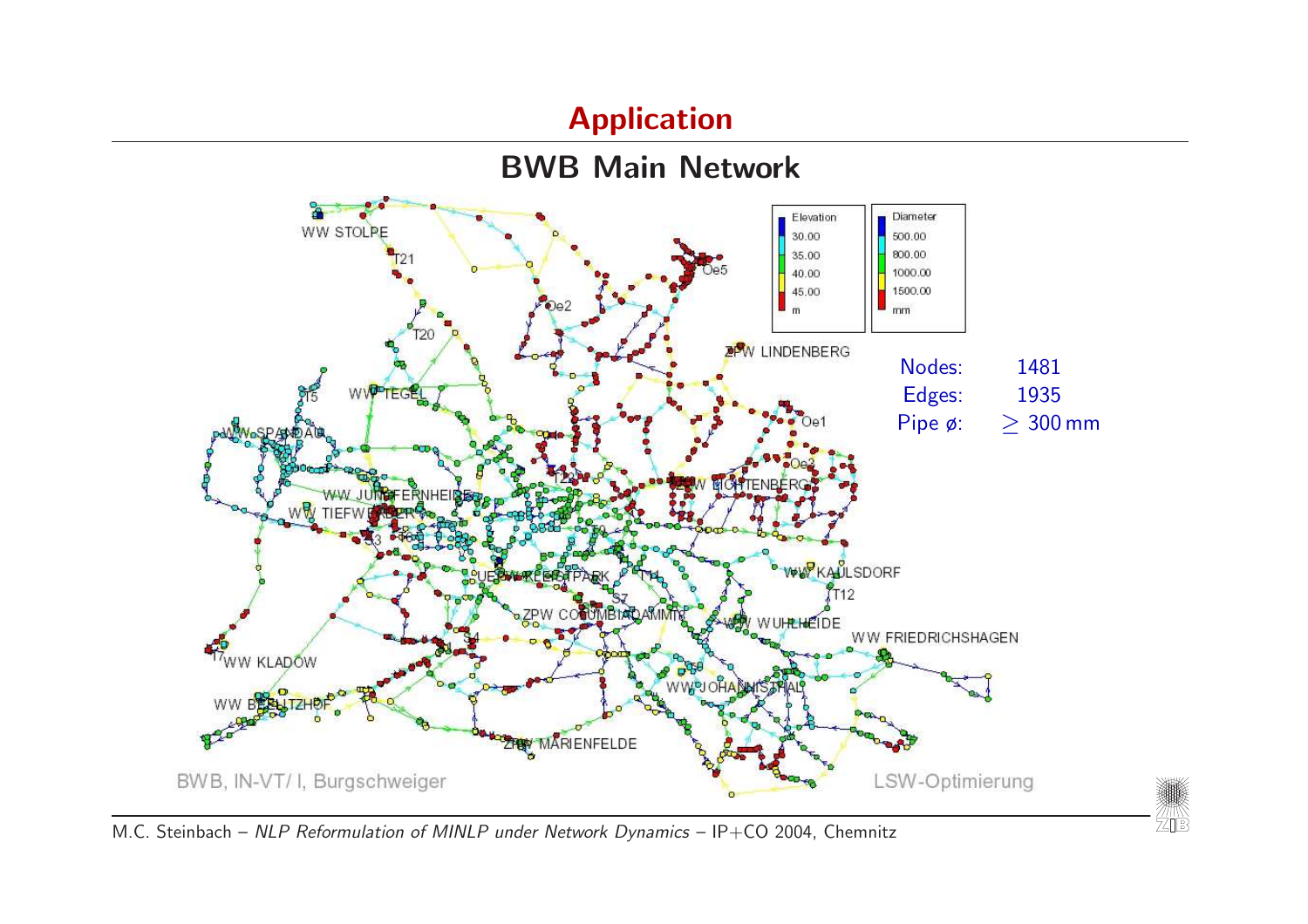#### Classical Network Flow

Digraph  $G = (\mathcal{N}, \mathcal{A})$ 

| Element      | Variable | Equation      |
|--------------|----------|---------------|
| Arc          | flow     |               |
| <b>Node</b>  |          | flow balance  |
| Node: source |          | given inflow  |
| Node: sink   |          | given outflow |

 $+$  costs, capacities  $\rightarrow$  LP (MaxFlow, MinCostFlow)

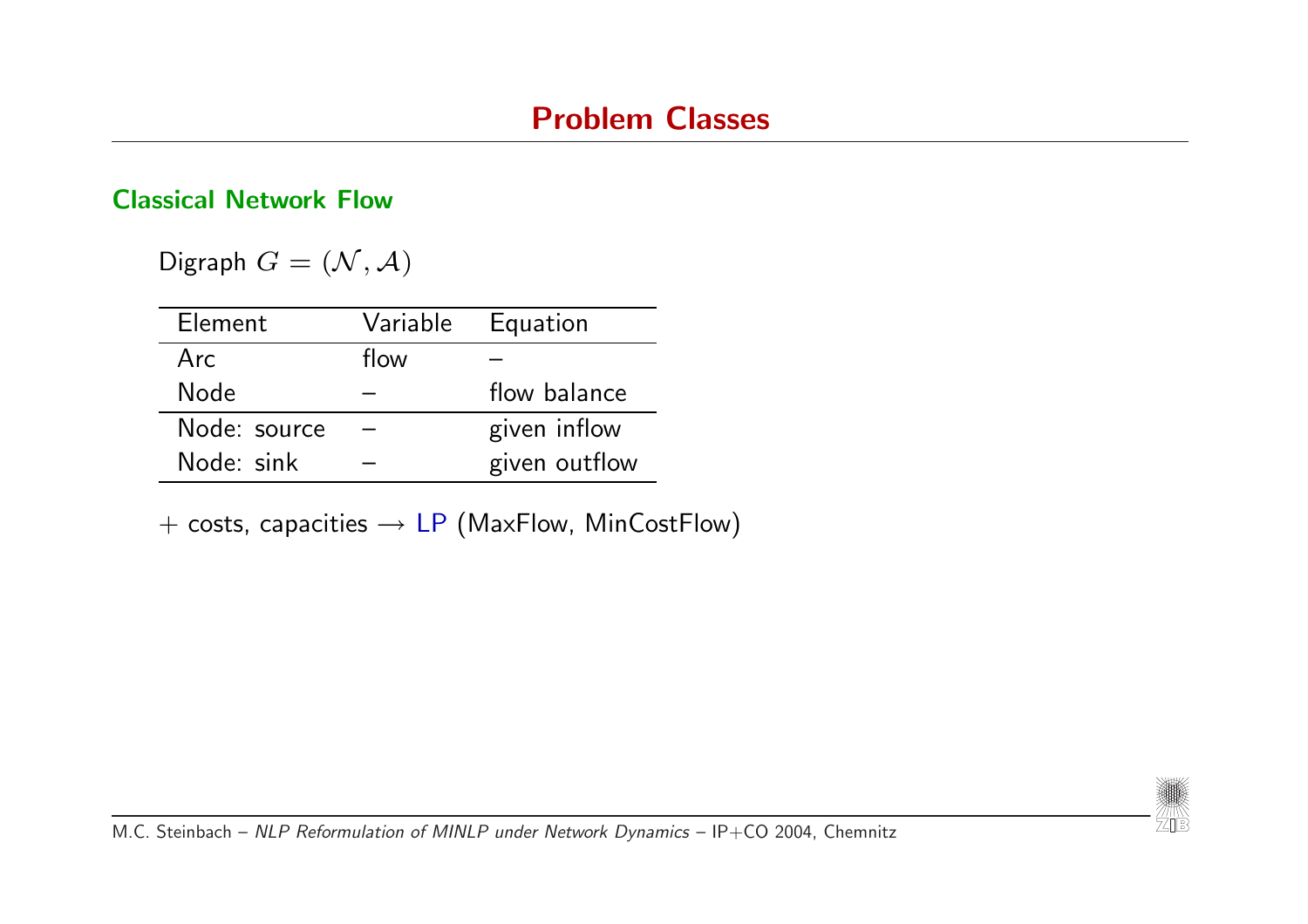Incompressible Network Flow (Water Distribution)

Digraph  $G = (\mathcal{N}, \mathcal{A})$ 

| Element      |      | Variable Equation |  |
|--------------|------|-------------------|--|
| Arc          | flow |                   |  |
| <b>Node</b>  |      | flow balance      |  |
| Node: source |      | given inflow      |  |
| Node: sink   |      | given outflow     |  |

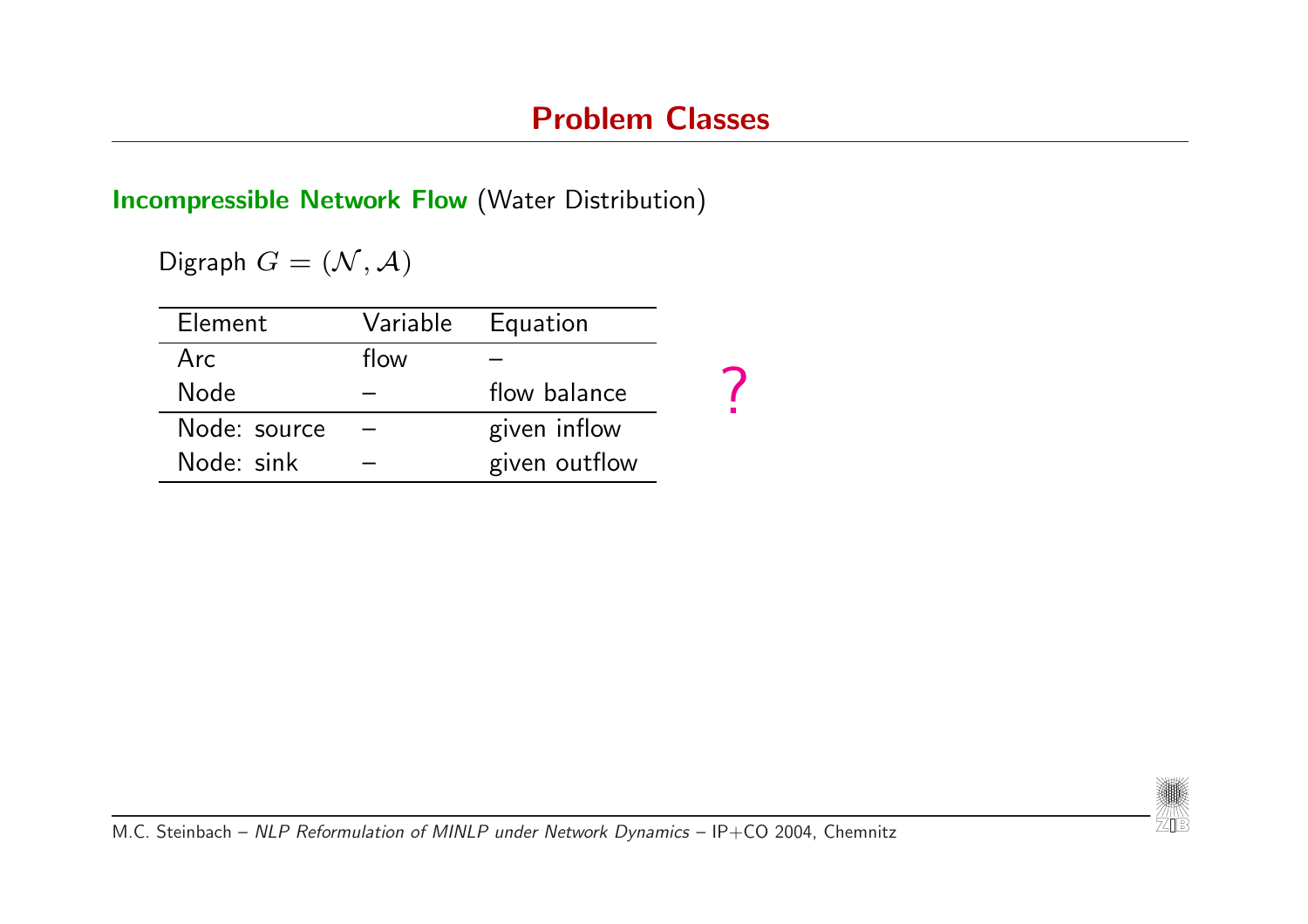Incompressible Network Flow (Water Distribution)

Digraph  $G = (\mathcal{N}, \mathcal{A})$ 

| Element      | Variable | Equation      |            |
|--------------|----------|---------------|------------|
| Arc          | flow     |               |            |
| <b>Node</b>  |          | flow balance  | too simple |
| Node: source |          | given inflow  |            |
| Node: sink   |          | given outflow |            |

Additional state variable: pressure

head = hydraulic pressure + geodetic height  
\n
$$
\frac{p}{g\rho} \text{ (mAq)}
$$

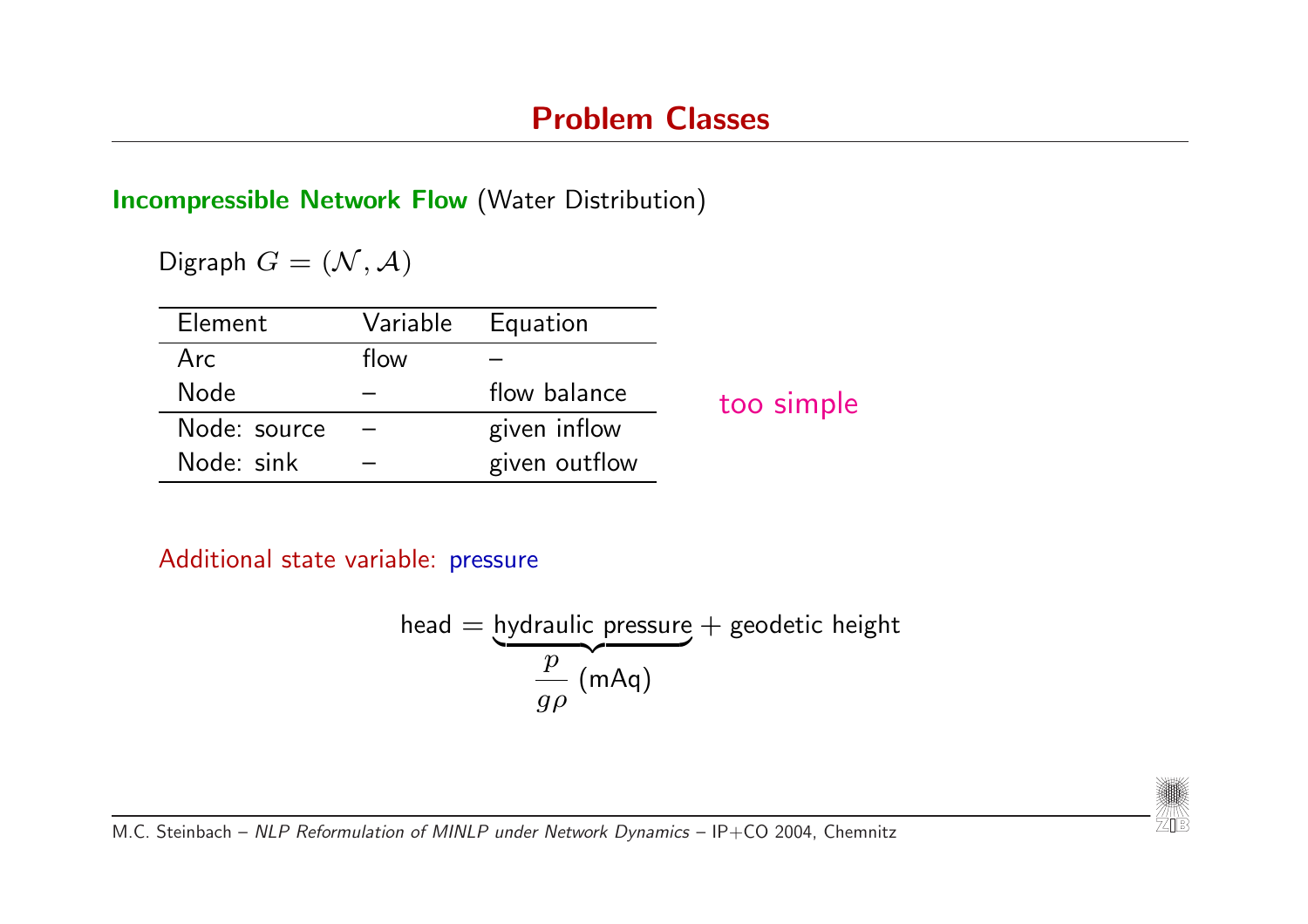$presure = potential$ 

#### Incompressible Network Flow (Water Distribution)

Digraph  $G = (\mathcal{N}, \mathcal{A})$ 

| Element      | Variable | Equation      |          |
|--------------|----------|---------------|----------|
| Arc: pipe    | flow     | pressure loss |          |
| <b>Node</b>  | head     | flow balance  | $head =$ |
| Node: source | head     | given head    |          |
| Node: sink   | head     | given outflow |          |
|              |          |               |          |

ZIB<br>ZIB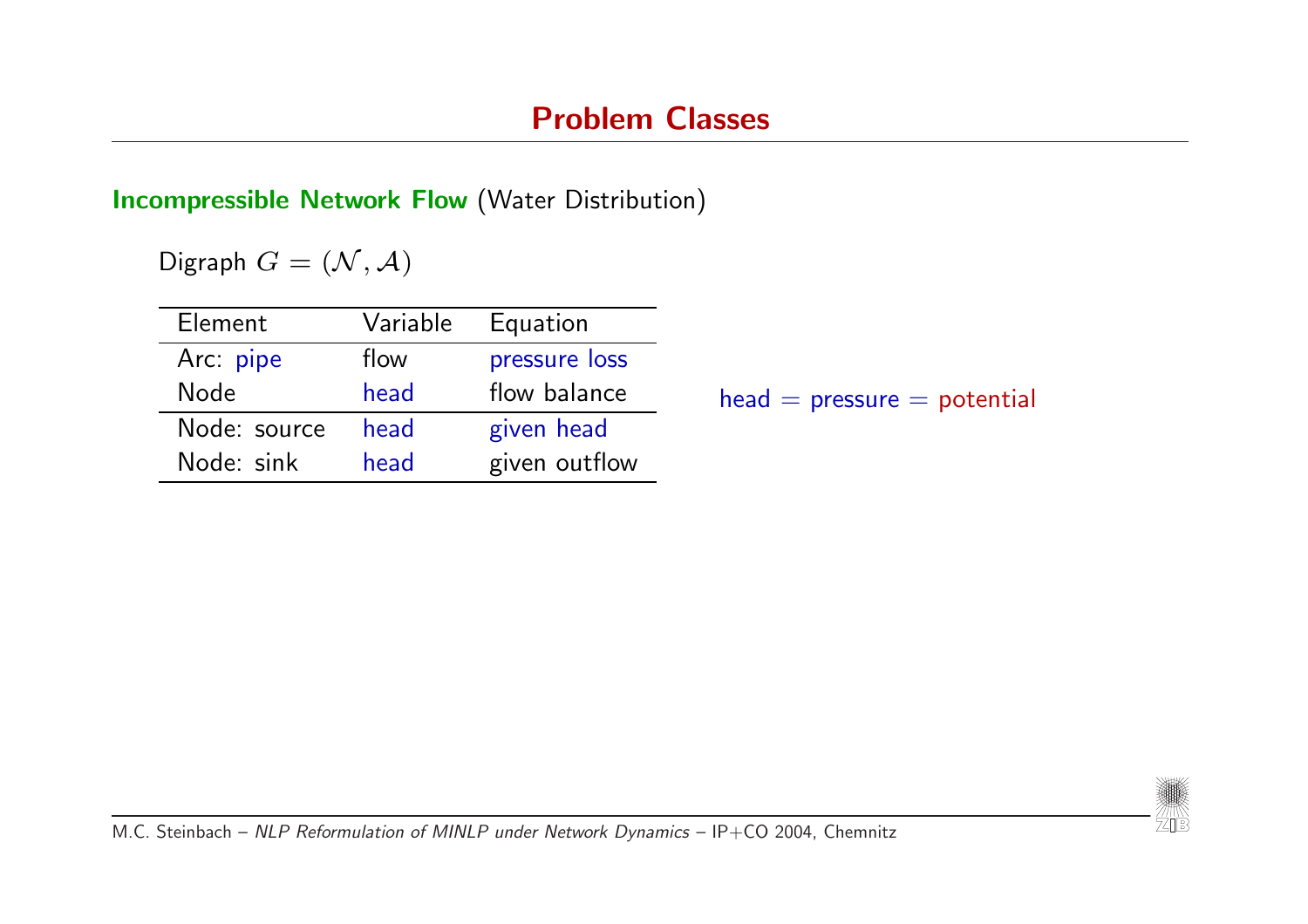#### Incompressible Network Flow (Water Distribution)

Digraph  $G = (\mathcal{N}, \mathcal{A})$ 

| Element      | Variable | Equation      | Type      |                    |
|--------------|----------|---------------|-----------|--------------------|
| Arc: pipe    | flow $Q$ | pressure loss | nonlinear |                    |
| <b>Node</b>  | head $H$ | flow balance  | linear    | $head = potential$ |
| Node: source | head $H$ | given head    | linear    |                    |
| Node: sink   | head $H$ | given outflow | linear    |                    |



∕∕iiii∖∖<br>ZIB

M.C. Steinbach - NLP Reformulation of MINLP under Network Dynamics - IP+CO 2004, Chemnitz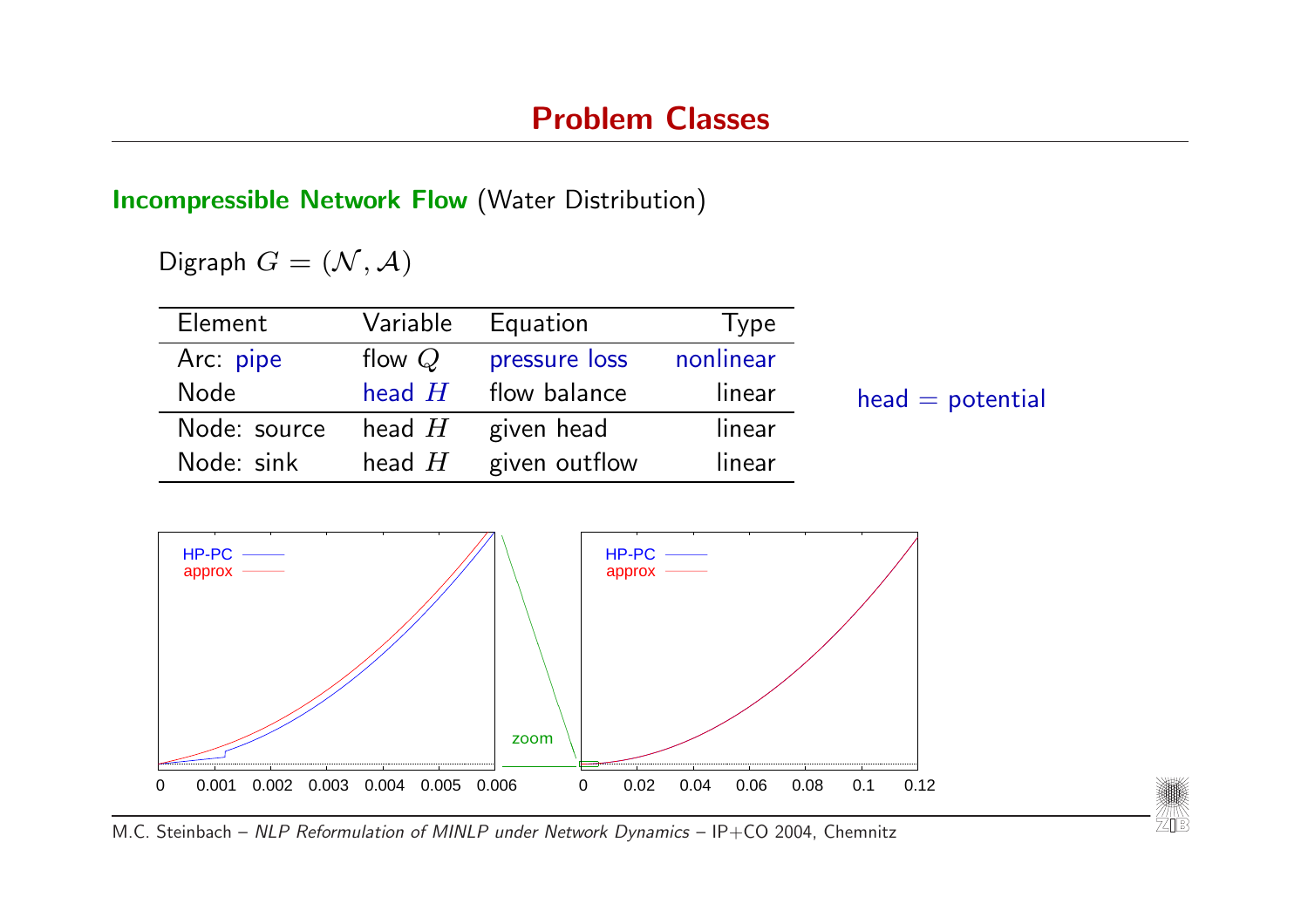#### Incompressible Network Flow (Water Distribution)

Digraph  $G = (\mathcal{N}, \mathcal{A})$ 

| Element         | Variables             | Equations          | Type      | Control         |
|-----------------|-----------------------|--------------------|-----------|-----------------|
| Arc             | $Q, \ldots$           | pressure diff,     |           |                 |
| <b>Node</b>     | $\boldsymbol{H}$      | flow balance       |           |                 |
| Node: source    | $H \,$                | given head         | linear    |                 |
| Node: sink      | $\,H$                 | given outflow      | linear    |                 |
| Node: tank      | $\,H$                 | flow balance       | nonlinear |                 |
| Arc: pipe       | Q                     | pressure loss      | nonlinear |                 |
| Arc: valve      | $\cal Q$              | pressure diff      | linear    | 0/1             |
| Arc: ctrl valve | $Q, \Delta H$         | pressure decrease  | linear    | contin.         |
| Arc: pump       | $Q, \Delta H, \ldots$ | pressure increase, | nonlinear | $0/1$ , contin. |

Temporal coupling: tanks, min up/down times

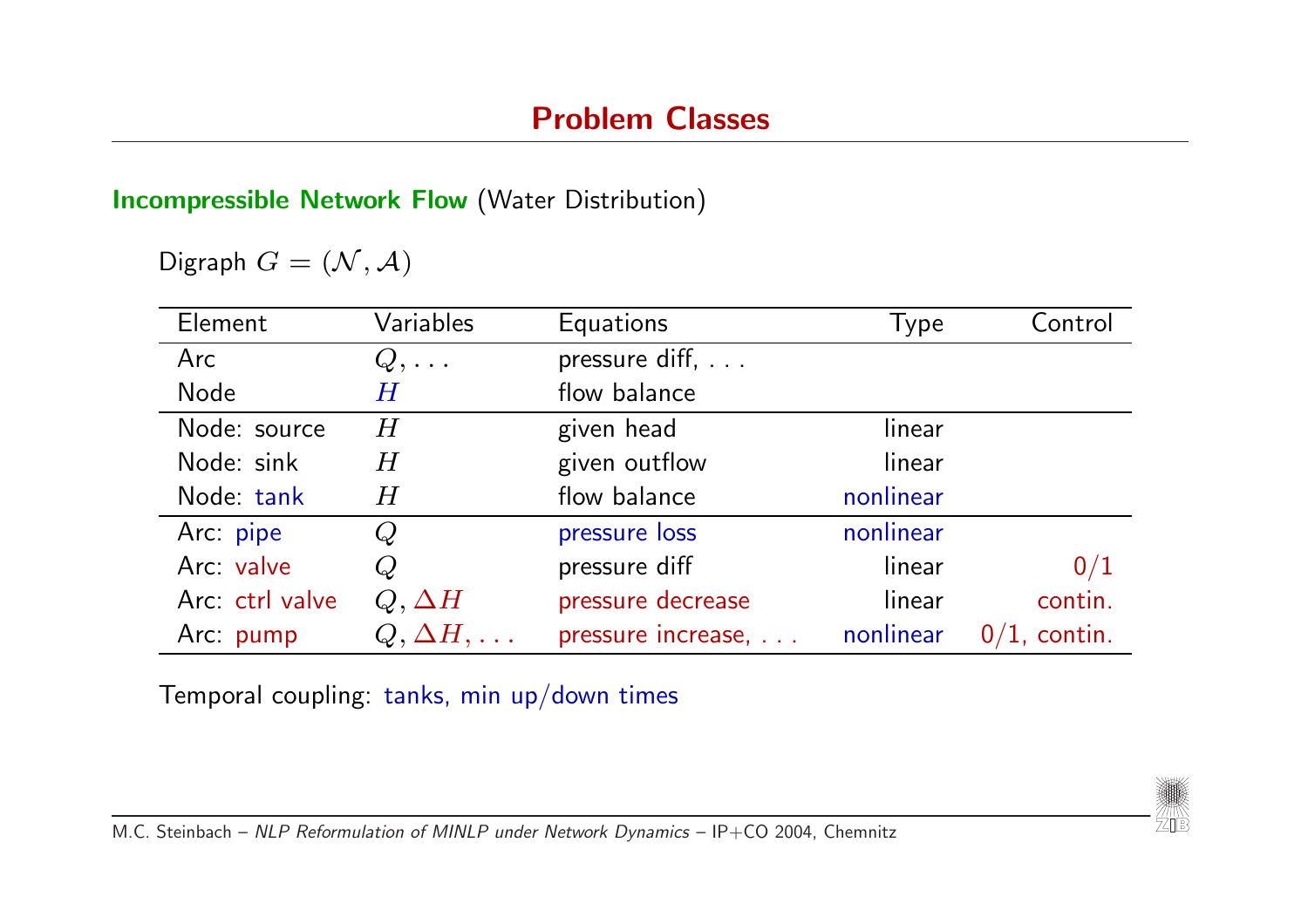#### Compressible Network Flow (Gas Distribution)

Digraph  $G = (\mathcal{N}, \mathcal{A})$ 

| Element         | Variables             | <b>Equations</b>          | Type       | Control   |
|-----------------|-----------------------|---------------------------|------------|-----------|
| Arc             | $Q, \ldots$           | pressure diff,            |            |           |
| <b>Node</b>     | $\boldsymbol{p}$      | flow balance              |            |           |
| Node: source    | $\boldsymbol{p}$      | given pressure            | linear     |           |
| Node: sink      | $\boldsymbol{p}$      | given outflow             | linear     |           |
| Node: tank      | $\boldsymbol{p}$      | flow balance              | nonlinear  |           |
| Arc: pipe       | Q(x), p(x)            | pressure loss, continuity | <b>PDE</b> |           |
| Arc: valve      |                       | pressure diff             | linear     | 0/1       |
| Arc: ctrl valve | $Q, \Delta p$         | pressure decrease         | linear     | contin.   |
| Arc: compressor | $Q, \Delta p, \ldots$ | pressure increase,        | nonlinear  | , contin. |

Temporal coupling: tanks, pipes, min up/down times No potential!

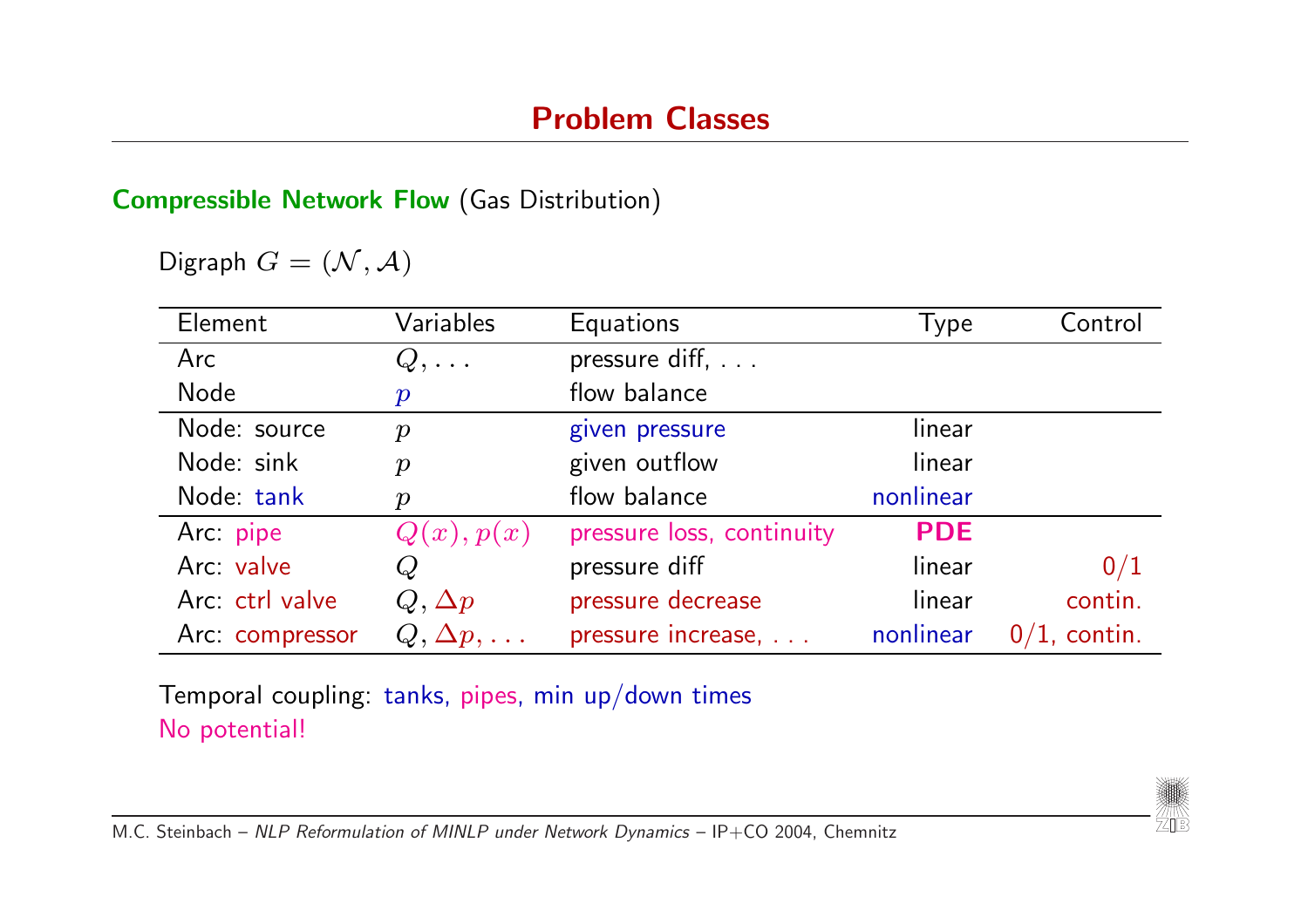# Problem Classes

## **Hardware**



#### Household connection  $→$

#### ← Drinking water network



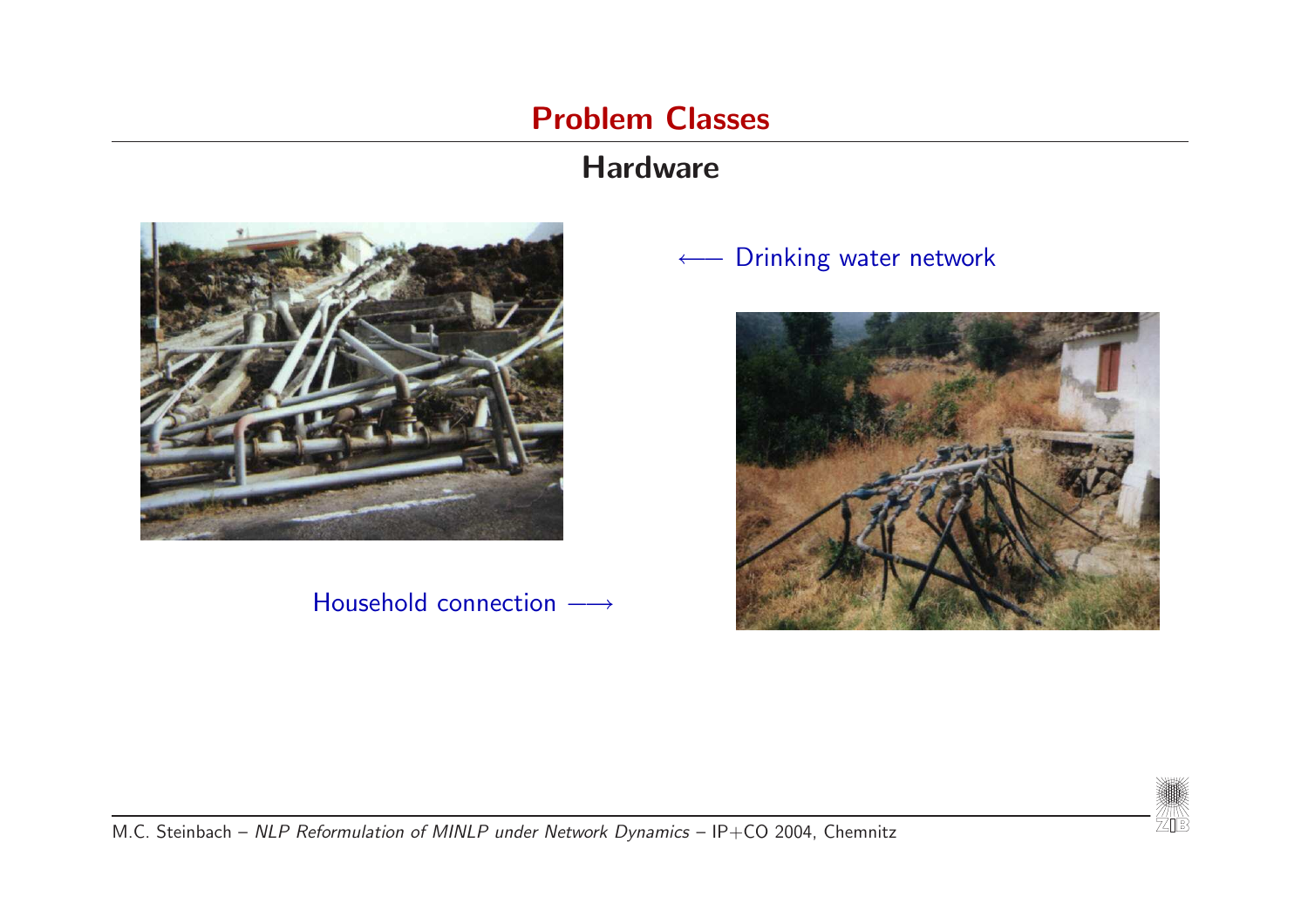## Problem Classes

## **Hardware**



Household connection  $→$ 

#### Drinking water network



This is not Berlin, it is Tenerife!

Photographs by Mr. Bald (Stadtwerke Plettenberg) http://www.wasser.de

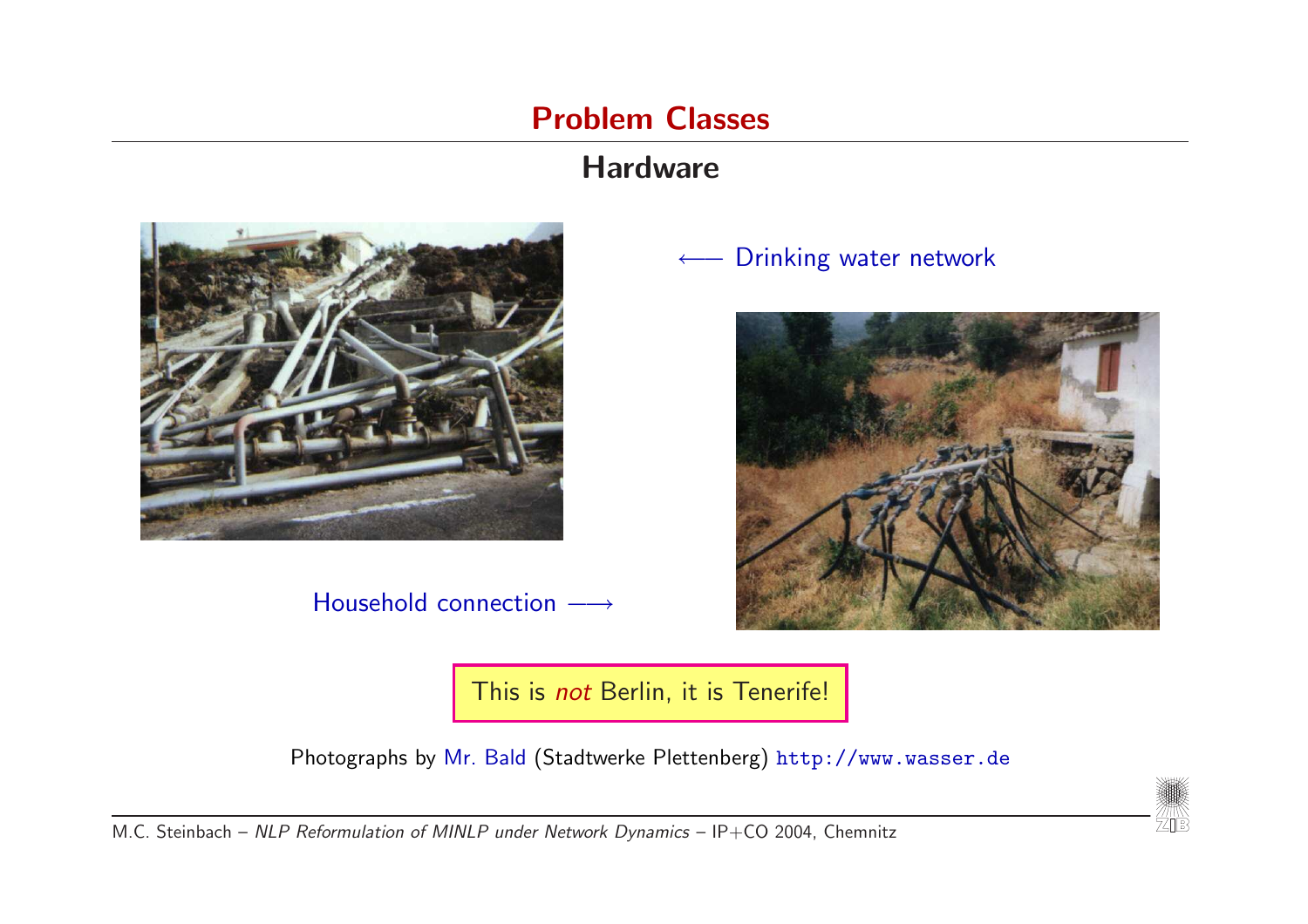# Problem Classes

# MINLP

#### **Difficulties**

- Large:  $10^4 10^6$  variables,  $10^2 10^4$  binary BWB: 1481 nodes, 1935 arcs,  $\approx 80$  pumps in 17 stations, 24 timesteps
- Substantial nonlinearities
- Disconnected feasible set pump flow  $Q \in \{0\} \cup [Q^-, Q^+]$ pump speed  $n \in \{0\} \cup [n^-,n^+]$
- No good lower bounds for B&B
- Expensive NLP relaxations

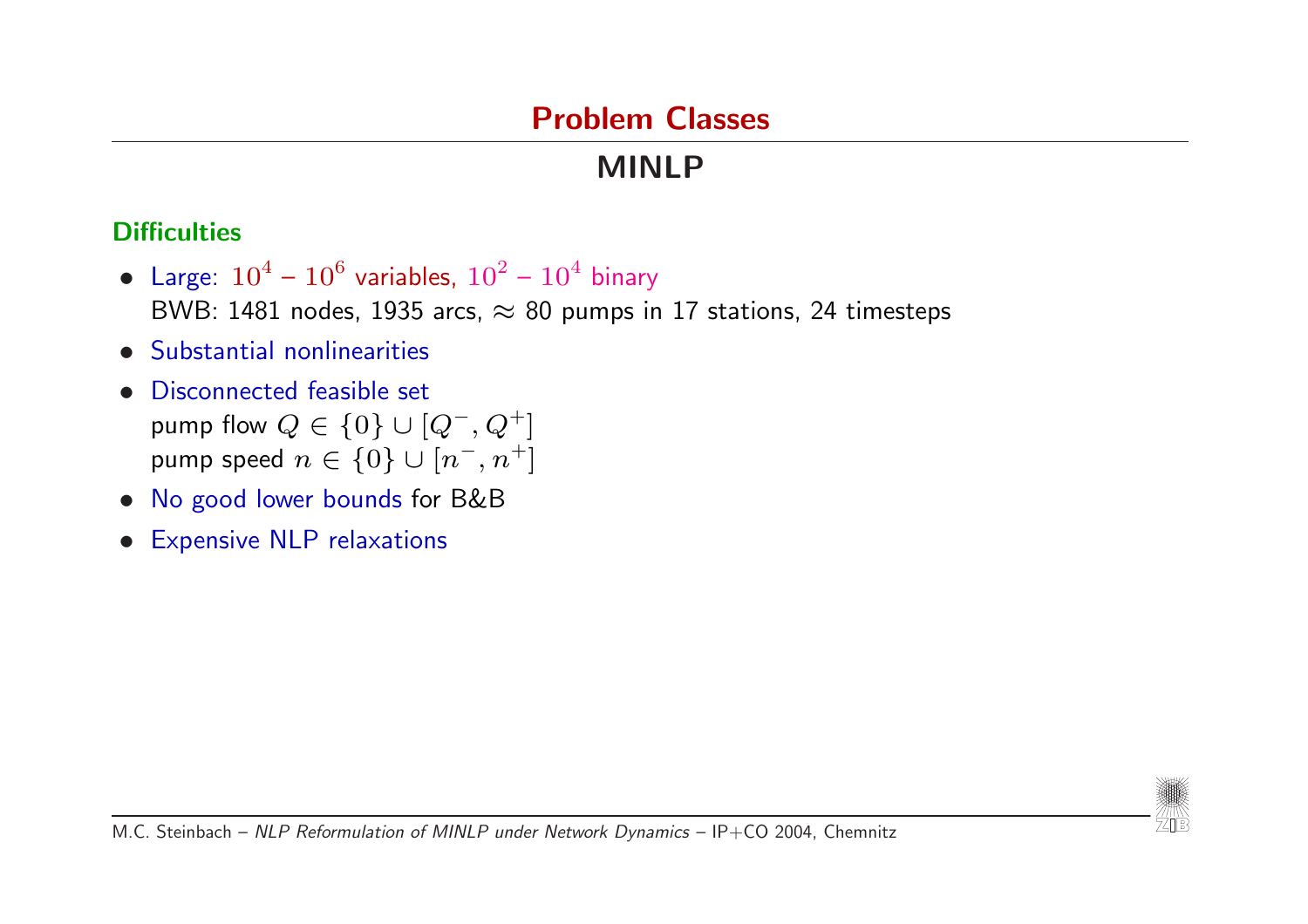# Water Networks

#### Essential for Success

- Approximation of hydraulic pressure loss (asymptotically correct, globally smooth)
- Reduction of network graph (parallel pipes, pipe sequences, small subnetworks)
- Initial estimate by Sequential Linear Programming
- Automatic feasibility analysis via penalty approach
- . Aggregation of pumps (switching); disaggregation in postprocessing
- $\triangleright$  Preventing undesirable pump switching (min up/down times)
- $\triangleright$  Complementarity constraints for alternative outlets (Scheel, Scholtes 2000 . . . , Fletcher, Leyffer 2002 . . . , Ragunathan, Biegler 2003)

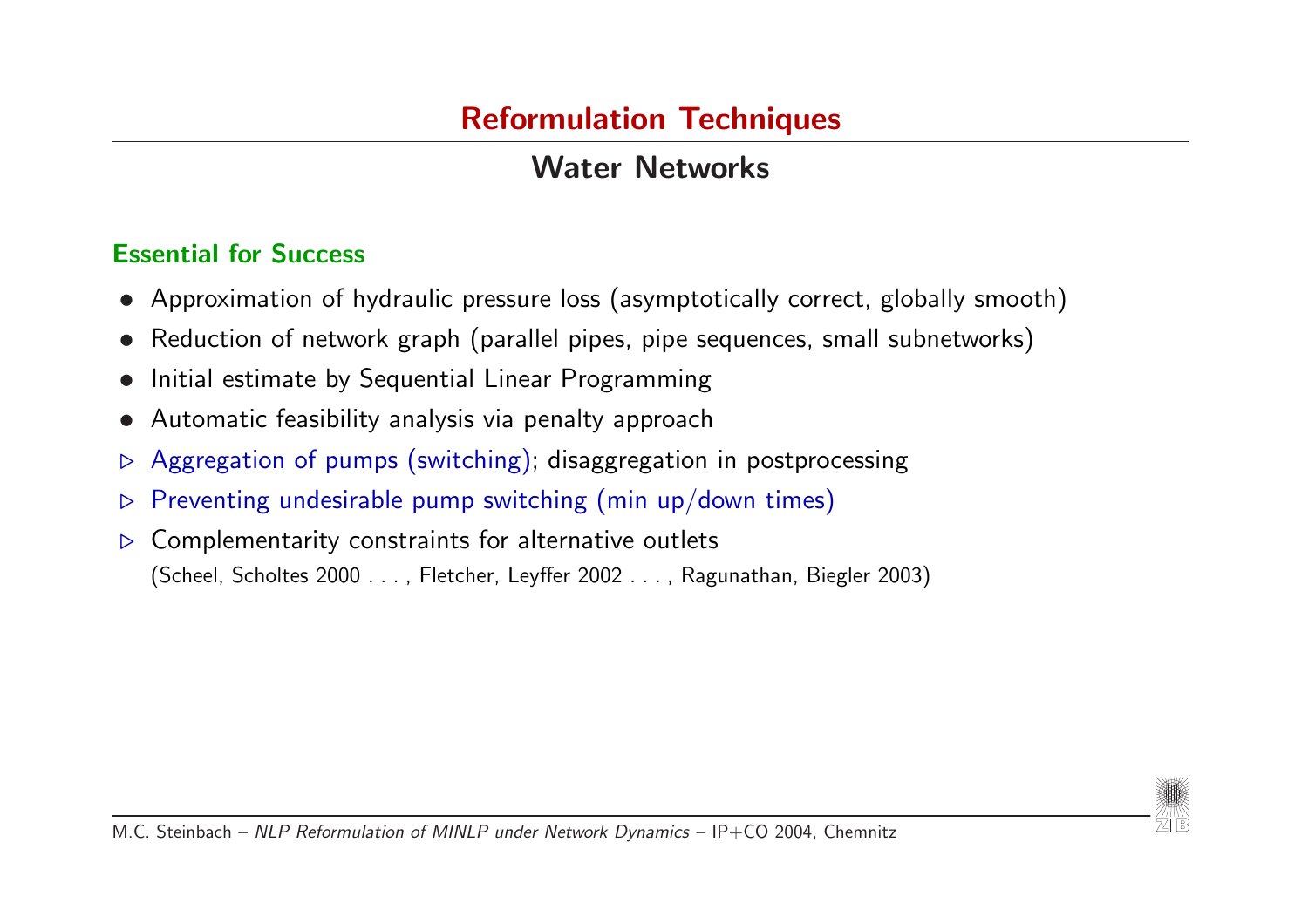# Pump Aggregation

#### BWB

- Waterworks have  $3 6$  parallel outlet pumps
- Model as single aggregated unit with  $Q = \sum Q_{\nu} \in \{0\} \cup [\min_{\nu} Q_{\nu}^{-},$  $\overline{ }$  $_{\nu}$   $Q^{+}_{\nu}]$
- Replace power model  $+$  switching with efficiency model

### Combined Efficiency of Pump Collection



ZZINY<br>ZZITE

M.C. Steinbach – NLP Reformulation of MINLP under Network Dynamics – IP+CO 2004, Chemnitz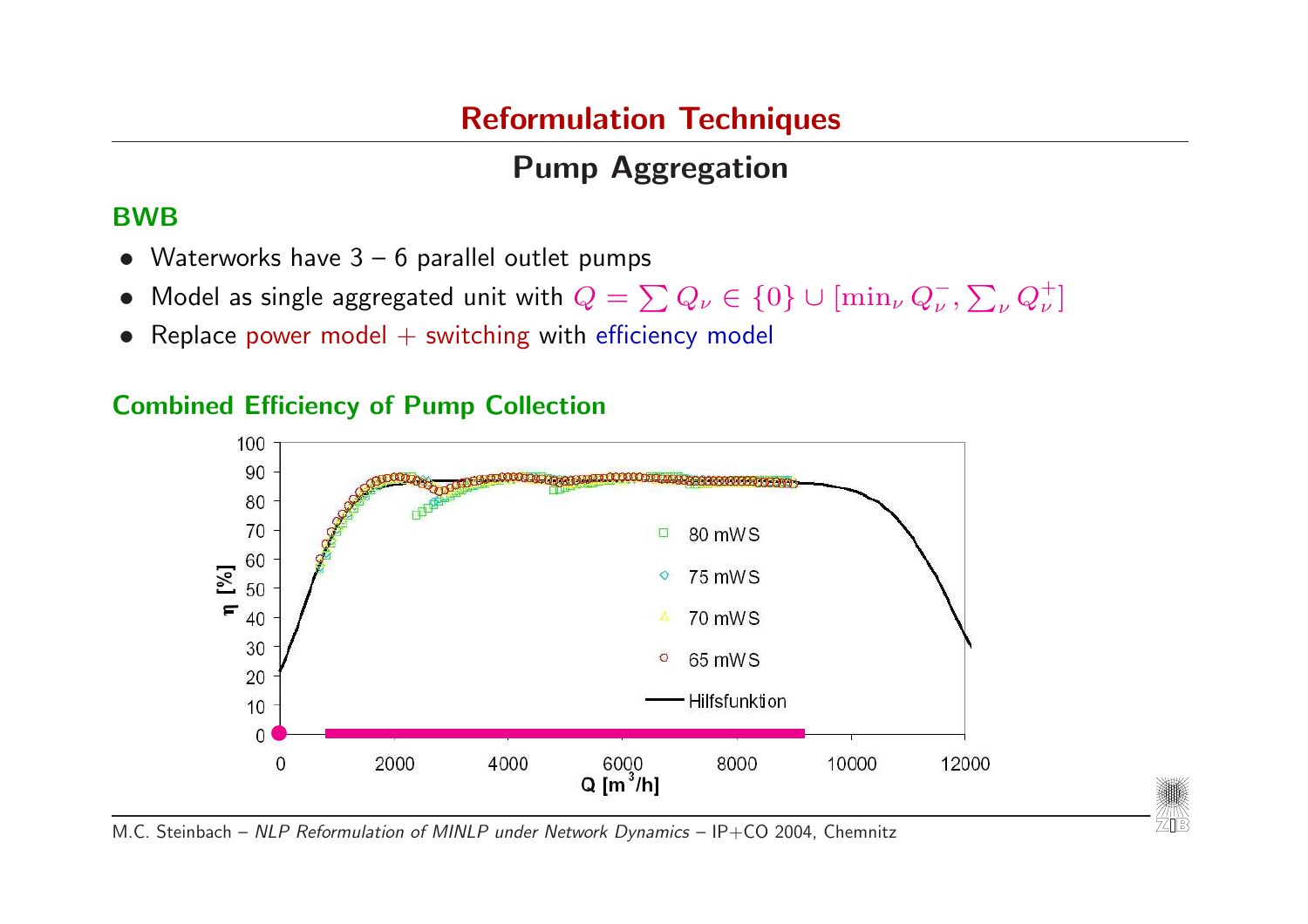# Min Up/Down Times

#### Typical but Undesired Solution Behavior

- Activation or deactivation of waterworks for just 1 or 2 periods
- Alternating outflow from two or more waterworks
- $\rightarrow$  Enforce minimum up/down times of 2 or 3 periods

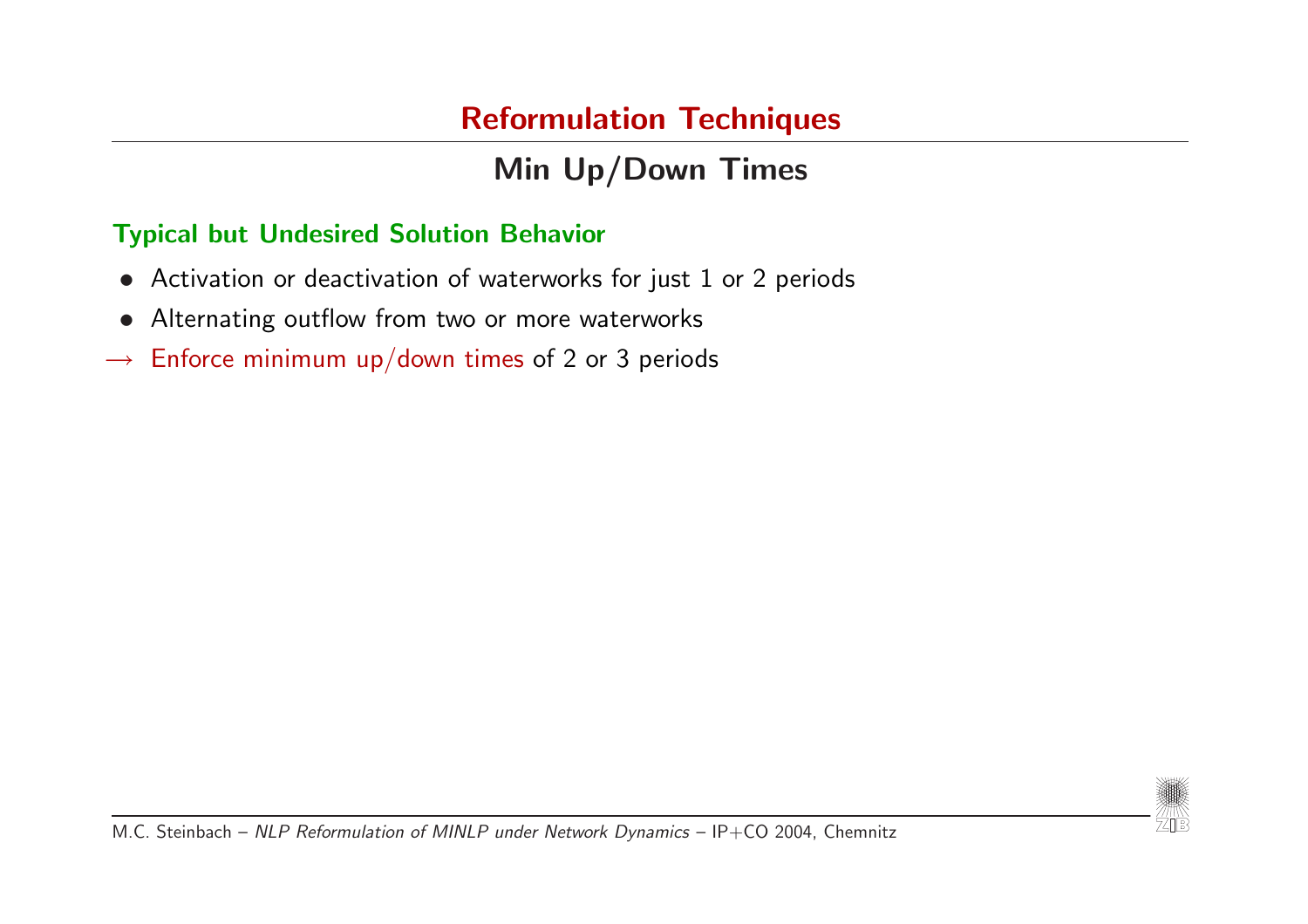# Min Up/Down Times

#### Preventing Undesired Pump Switching

• Linear restriction to avoid 0-1-0: lower bound on discrete curvature

$$
(\Delta t)^2 \ddot{Q}_{t+1} \approx Q_t - 2Q_{t+1} + Q_{t+2}
$$
  
\n
$$
\geq -c(Q_t + Q_{t+1} + Q_{t+2}), \qquad T = 0, ..., T-2
$$

or

$$
(c+1)Q_t + (c-2)Q_{t+1} + (c+1)Q_{t+2} \ge 0, \qquad T = 0, \ldots, T-2
$$

• Parameter  $c$ ?

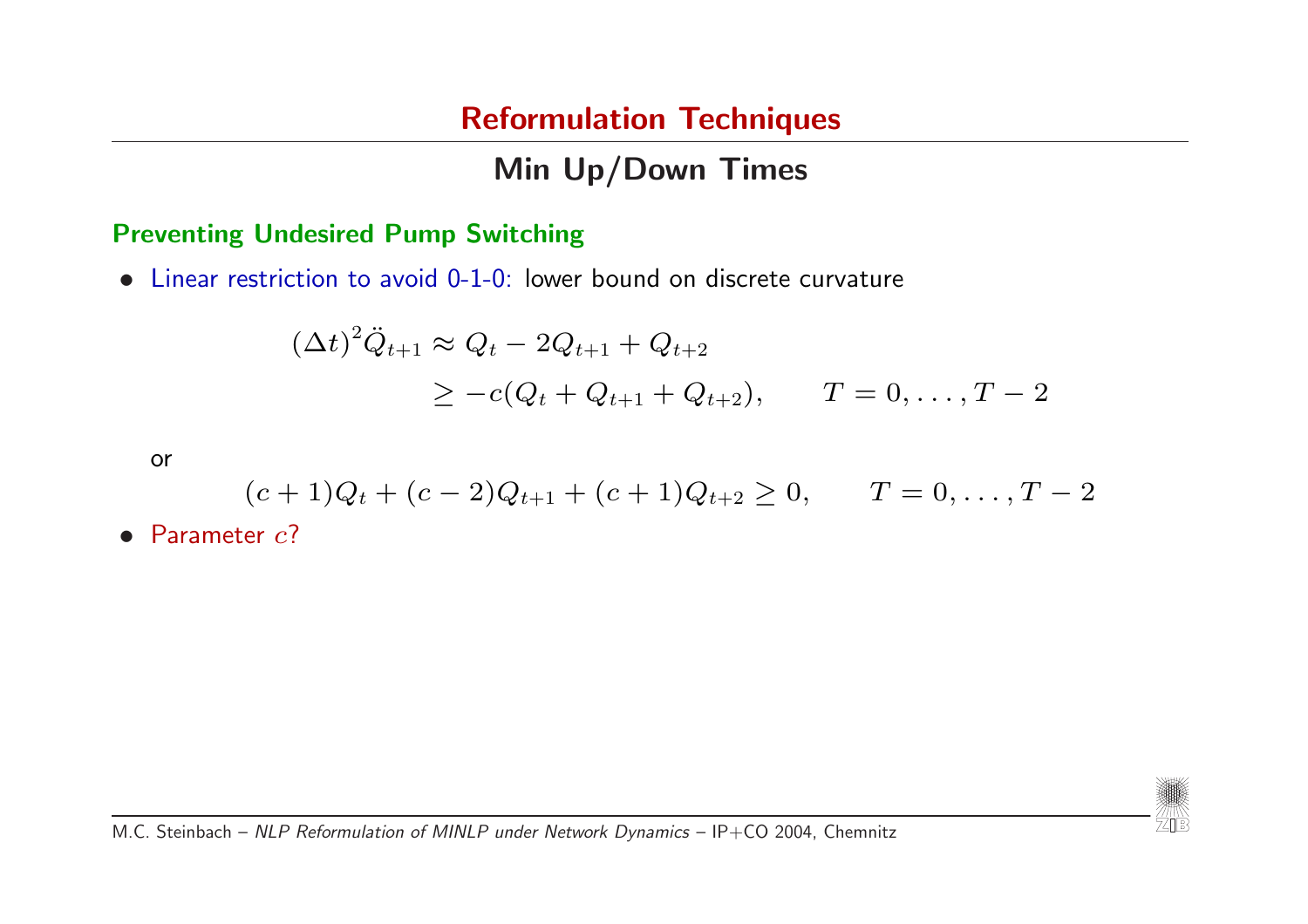# Min Up/Down Times

#### Preventing Undesired Pump Switching

• Linear restriction to avoid 0-1-0: lower bound on discrete curvature

$$
(\Delta t)^2 \ddot{Q}_{t+1} \approx Q_t - 2Q_{t+1} + Q_{t+2}
$$
  
\n
$$
\geq -c(Q_t + Q_{t+1} + Q_{t+2}), \qquad T = 0, ..., T-2
$$

or

$$
(c+1)Q_t + (c-2)Q_{t+1} + (c+1)Q_{t+2} \ge 0, \qquad T = 0, \ldots, T-2
$$

• Parameter  $c < 2$  definitely prevents 0-1-0. Interference with other constraints?

$$
Q_t \in [Q_t^-, Q_t^+] \qquad \qquad t = 1, \dots, T
$$
  

$$
Q_t - Q_{t-1} \in [\Delta Q_t^-, \Delta Q_t^+] \qquad \qquad t = 1, \dots, T
$$

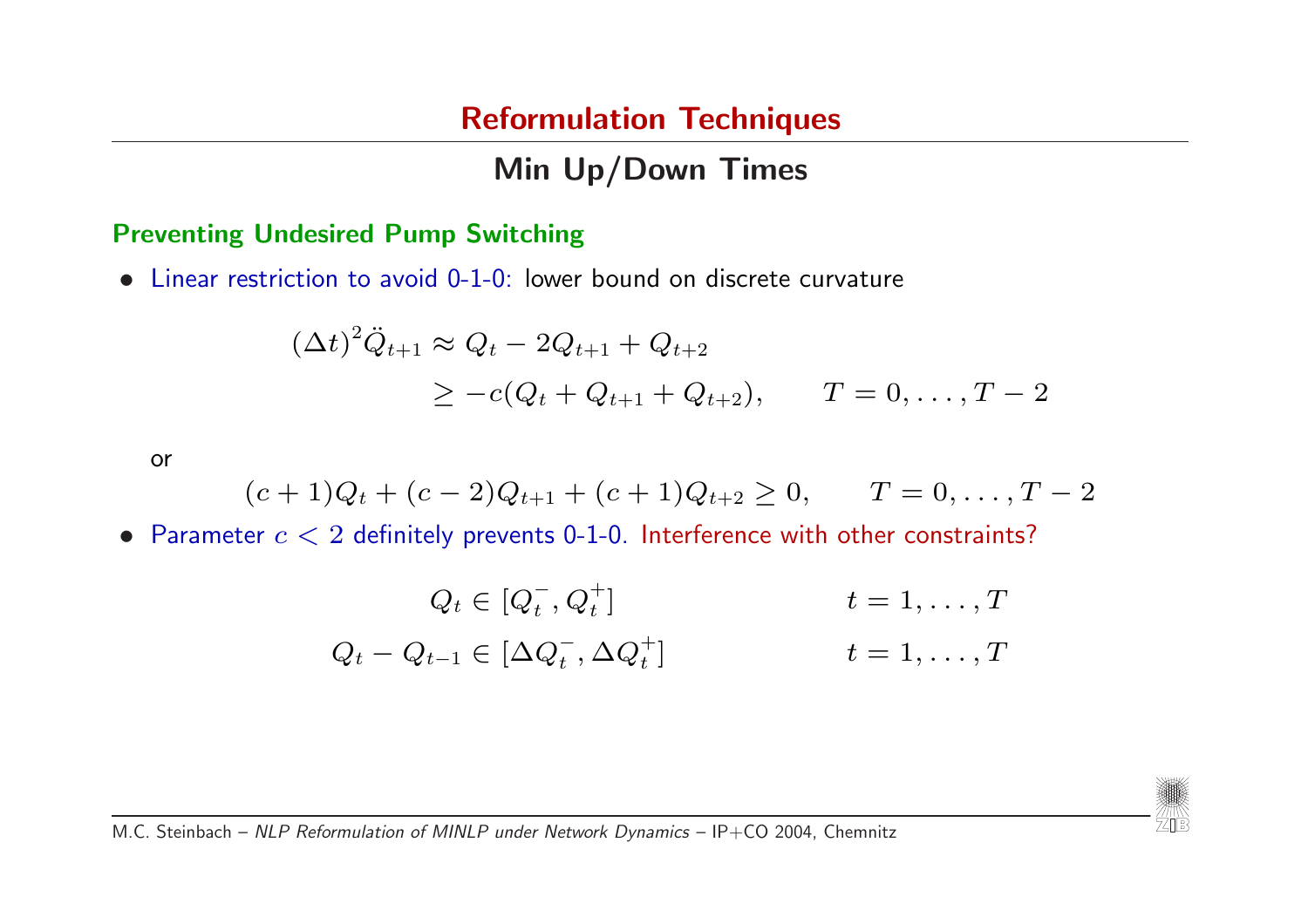# Min Up/Down Times

#### Preventing Undesired Pump Switching

• Linear restriction to avoid 0-1-0: lower bound on discrete curvature

$$
(\Delta t)^2 \ddot{Q}_{t+1} \approx Q_t - 2Q_{t+1} + Q_{t+2}
$$
  
\n
$$
\geq -c(Q_t + Q_{t+1} + Q_{t+2}), \qquad T = 0, ..., T-2
$$

or

$$
(c+1)Q_t + (c-2)Q_{t+1} + (c+1)Q_{t+2} \ge 0, \qquad T = 0, ..., T-2
$$

• Parameter  $c < 2$  definitely prevents 0-1-0. Interference with other constraints?

$$
Q_t \in [Q_t^-, Q_t^+] \qquad \qquad t = 1, \dots, T
$$
  

$$
Q_t - Q_{t-1} \in [\Delta Q_t^-, \Delta Q_t^+] \qquad \qquad t = 1, \dots, T
$$

• No feasible solutions cut off if  $c \geq c_{\text{min}}$  where  $c_{\text{min}} \in \left[\frac{1}{2}\right]$  $(\frac{1}{2},2)$  for reasonable pump design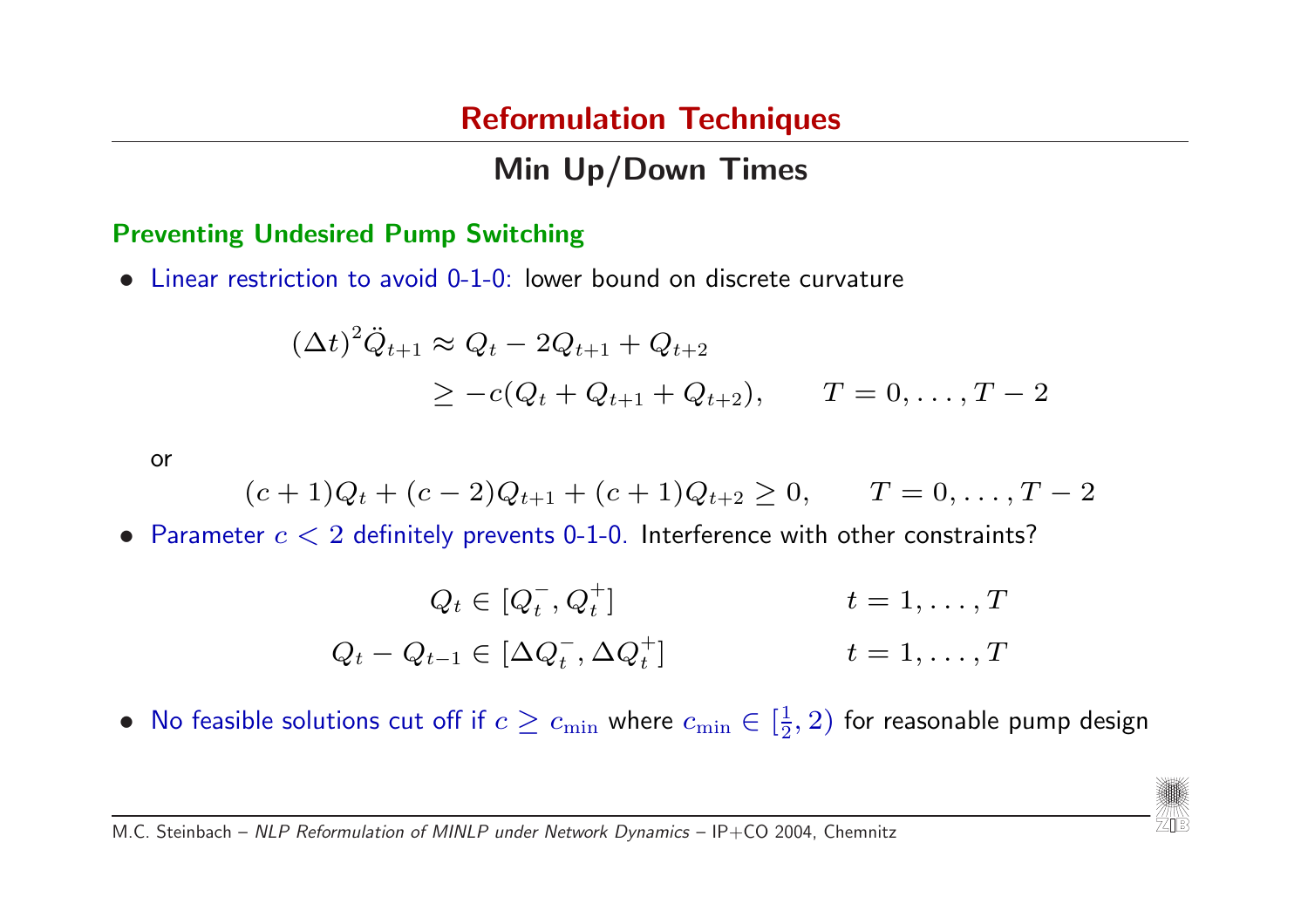# Min Up/Down Times

#### Preventing Undesired Pump Switching

• Linear restriction to avoid 0-1-0 or 0-1-1-0: lower bound on discrete curvature

 $(c_1+1)Q_t + (c_1-2)Q_{t+1} + (c_1+1)Q_{t+2} \geq 0$ ,  $c_1 \in \left[\frac{1}{2}\right]$  $\frac{1}{2}, 2)$  $(c_2+1)Q_t + (c_2-1)Q_{t+1} + (c_2-1)Q_{t+2} + (c_2+1)Q_{t+3} \geq 0$ ,  $c_2 \in \left[\frac{1}{3}\right]$  $\frac{1}{3}, 1)$ 

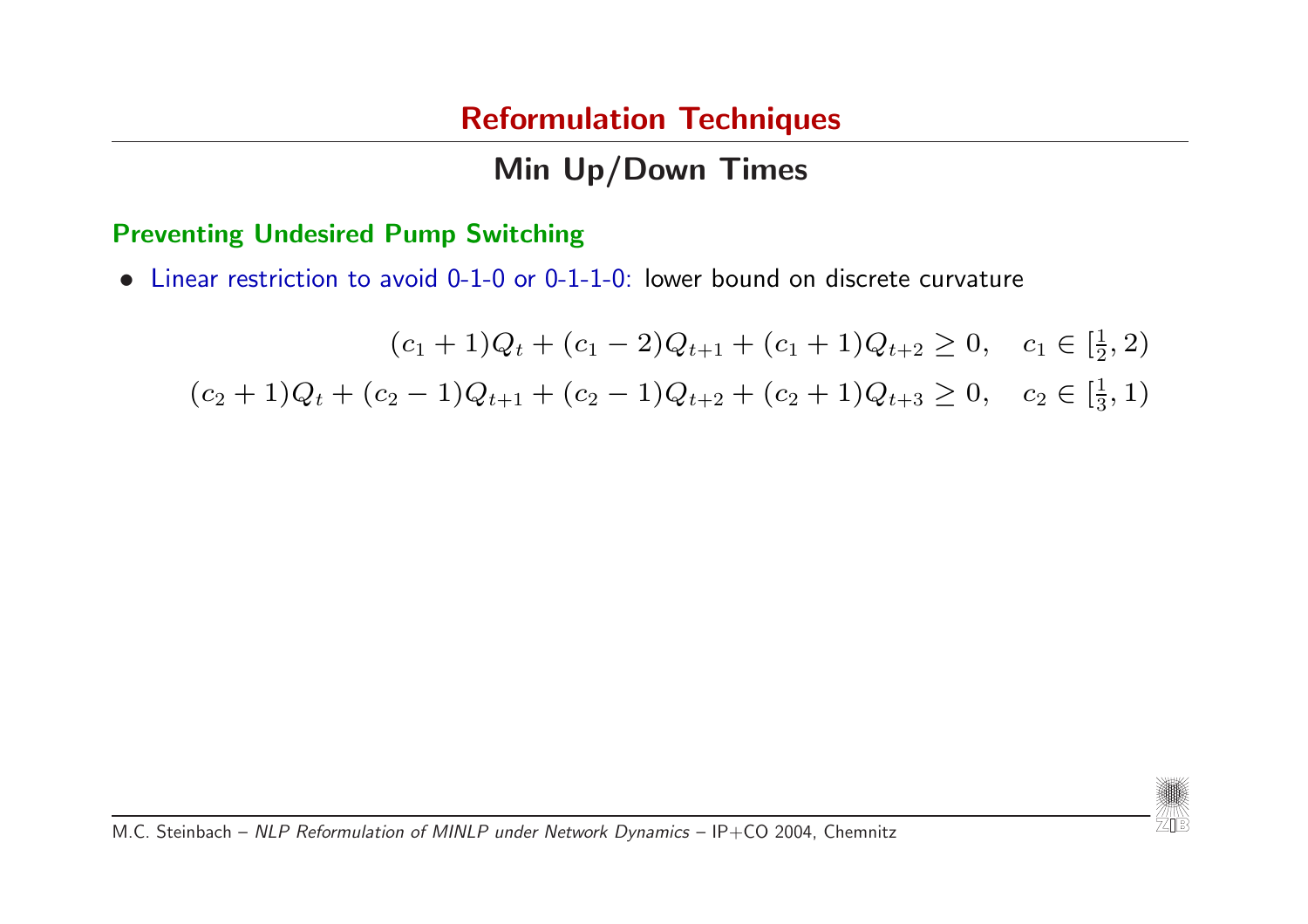# Min Up/Down Times

#### Preventing Undesired Pump Switching

• Linear restriction to avoid 0-1-0 or 0-1-1-0: lower bound on discrete curvature

$$
(c_1 + 1)Q_t + (c_1 - 2)Q_{t+1} + (c_1 + 1)Q_{t+2} \ge 0, \quad c_1 \in \left[\frac{1}{2}, 2\right)
$$

$$
(c_2 + 1)Q_t + (c_2 - 1)Q_{t+1} + (c_2 - 1)Q_{t+2} + (c_2 + 1)Q_{t+3} \ge 0, \quad c_2 \in \left[\frac{1}{3}, 1\right)
$$

• Piecewise linear restriction to avoid 1-0-1:

$$
Q_{t+1} \geq c \min(Q_t, Q_{t+2}) - \epsilon, \quad \epsilon \approx \frac{1}{10} Q_-, \quad c \in [0, 1)
$$
  

$$
\iff Q_{t+1} - c(Q_t + Q_{t+2} - |Q_t - Q_{t+2}|) + \epsilon \geq 0, \quad c \in [0, \frac{1}{2})
$$

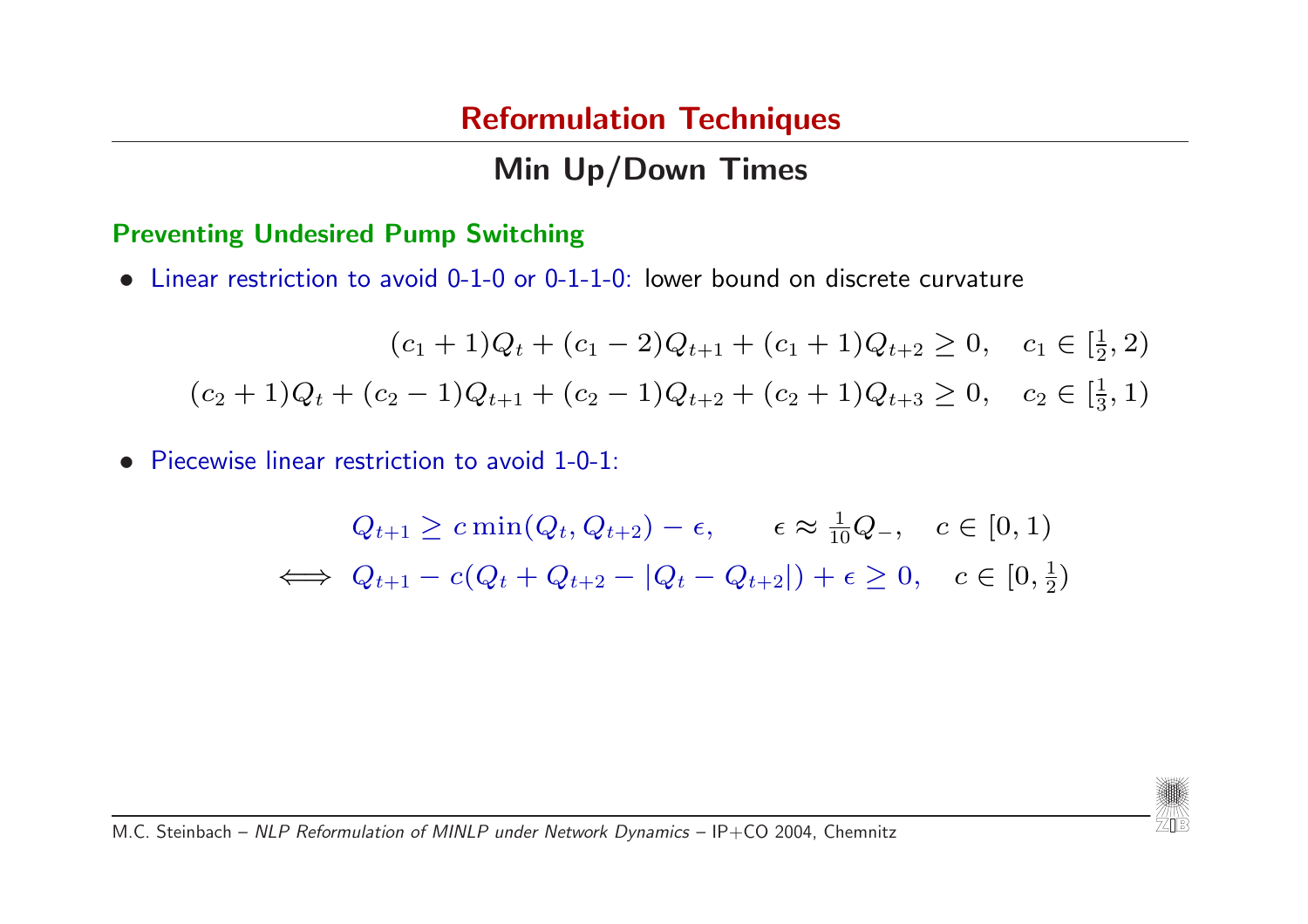# Min Up/Down Times

#### Preventing Undesired Pump Switching

• Linear restriction to avoid 0-1-0 or 0-1-1-0: lower bound on discrete curvature

$$
(c_1 + 1)Q_t + (c_1 - 2)Q_{t+1} + (c_1 + 1)Q_{t+2} \ge 0, \quad c_1 \in \left[\frac{1}{2}, 2\right)
$$

$$
(c_2 + 1)Q_t + (c_2 - 1)Q_{t+1} + (c_2 - 1)Q_{t+2} + (c_2 + 1)Q_{t+3} \ge 0, \quad c_2 \in \left[\frac{1}{3}, 1\right)
$$

• Piecewise linear restriction to avoid 1-0-1 or 1-0-0-1  $(C^0:$  very slow!)

$$
Q_{t+1} - c(Q_t + Q_{t+2} - |Q_t - Q_{t+2}|) + \epsilon \ge 0, \qquad c \in [0, \frac{1}{2}), \quad \epsilon \approx \frac{1}{10}Q_{\min}
$$
  

$$
Q_{t+1} - c(Q_t + Q_{t+3} - |Q_t - Q_{t+3}|) + \epsilon \ge 0
$$
  

$$
Q_{t+2} - c(Q_t + Q_{t+3} - |Q_t - Q_{t+3}|) + \epsilon \ge 0
$$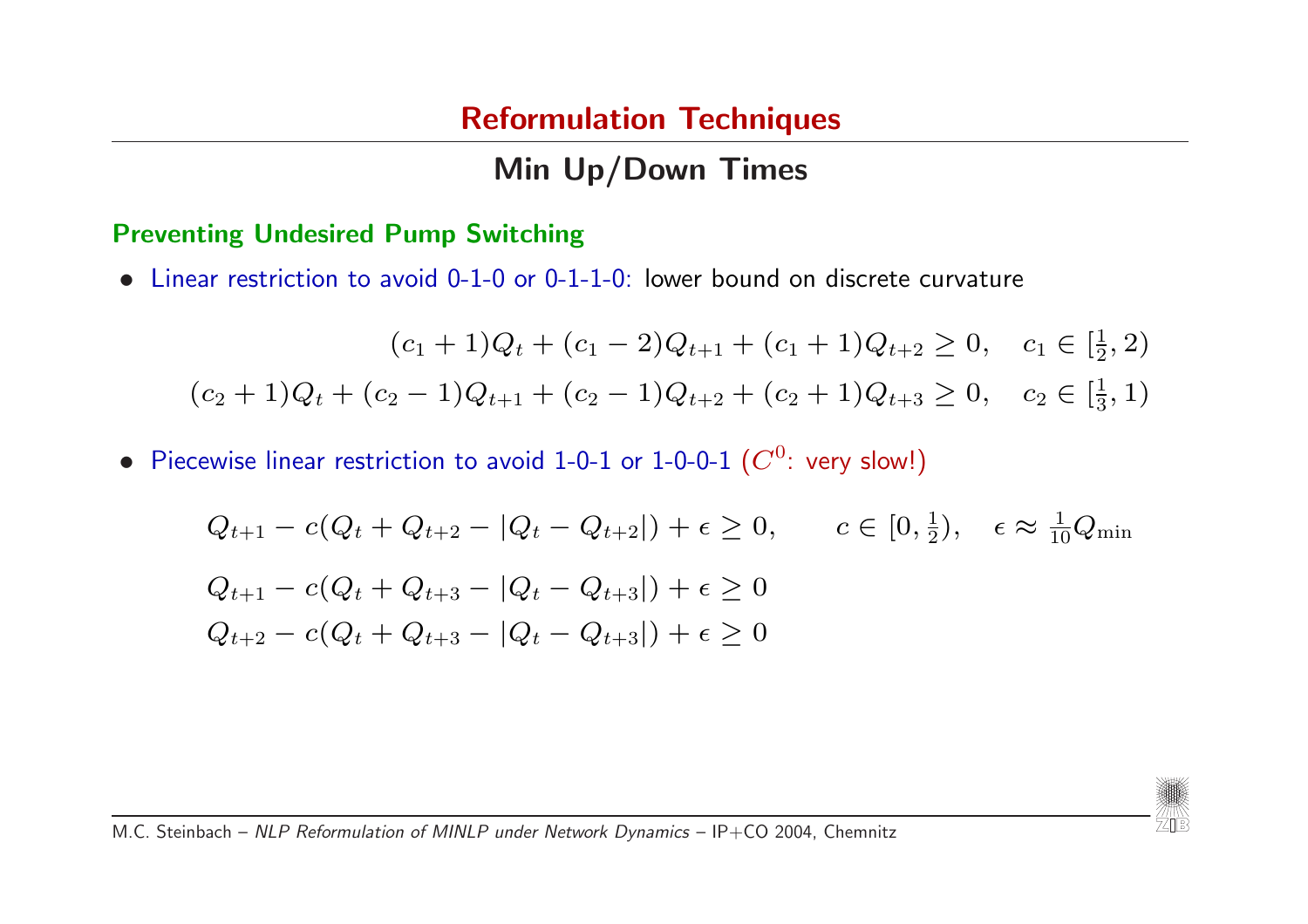# Min Up/Down Times

#### Preventing Undesired Pump Switching

• Linear restriction to avoid 0-1-0 or 0-1-1-0: lower bound on discrete curvature

$$
(c_1 + 1)Q_t + (c_1 - 2)Q_{t+1} + (c_1 + 1)Q_{t+2} \ge 0, \quad c_1 \in \left[\frac{1}{2}, 2\right)
$$

$$
(c_2 + 1)Q_t + (c_2 - 1)Q_{t+1} + (c_2 - 1)Q_{t+2} + (c_2 + 1)Q_{t+3} \ge 0, \quad c_2 \in \left[\frac{1}{3}, 1\right)
$$

• Smoothing: nonlinear restriction to avoid 1-0-1 or 1-0-0-1:

$$
Q_{t+1} - c \quad Q_t + Q_{t+2} - \sqrt{(Q_t - Q_{t+2})^2 + \alpha^2} \quad + \epsilon \ge 0, \qquad c \in [0, \frac{1}{2})
$$

$$
Q_{t+1} - c \t Q_t + Q_{t+3} - \sqrt{(Q_t - Q_{t+3})^2 + \alpha^2} + \epsilon \ge 0, \t \epsilon \approx \frac{1}{10}Q_{\min}
$$
  

$$
Q_{t+2} - c \t Q_t + Q_{t+3} - \sqrt{(Q_t - Q_{t+3})^2 + \alpha^2} + \epsilon \ge 0
$$

ZANNY<br>720e

 $\rightarrow$  Smoothed minimum function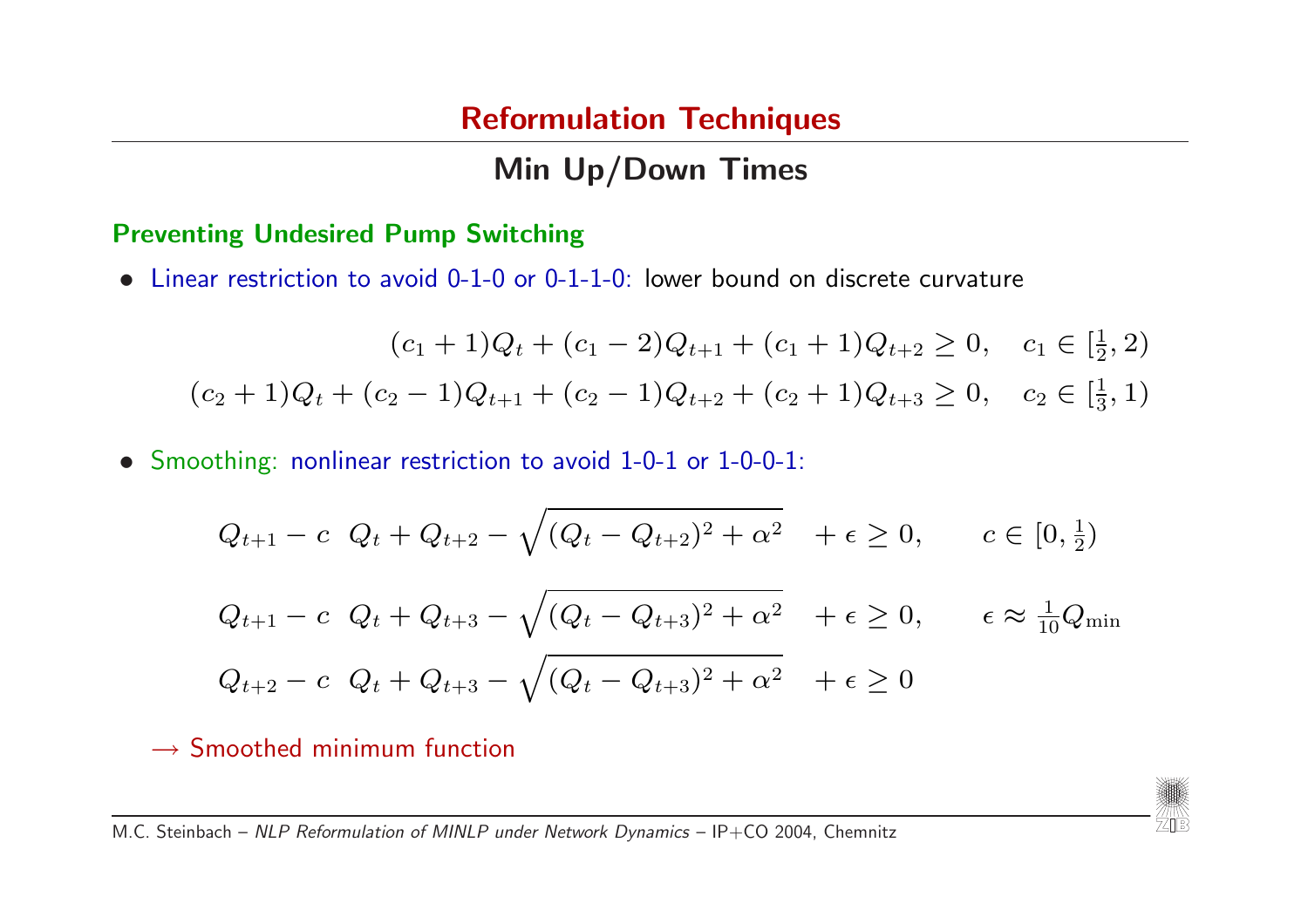# Gas Networks

#### Compressor Switching

- Formulate MINLP with power constraints  $P_t \in [Y_t P_t^{-1}]$  $t^-, Y_t P_t^+$  $_t^+$ ]
- Split  $Y_t \in \{0, 1\} \rightarrow (Y_t, Z_t) \in \{(0, 1), (1, 0)\}\$
- Use NLP reformulations with constraint qualification (Stein, Oldenburg, Marquardt 2003)

$$
Y_t Z_t \le \mu \qquad \qquad \phi_{FB}(Y_t, Z_t) = 0
$$

$$
Y_t + Z_t = 1 \qquad \qquad Y_t + Z_t = 1
$$

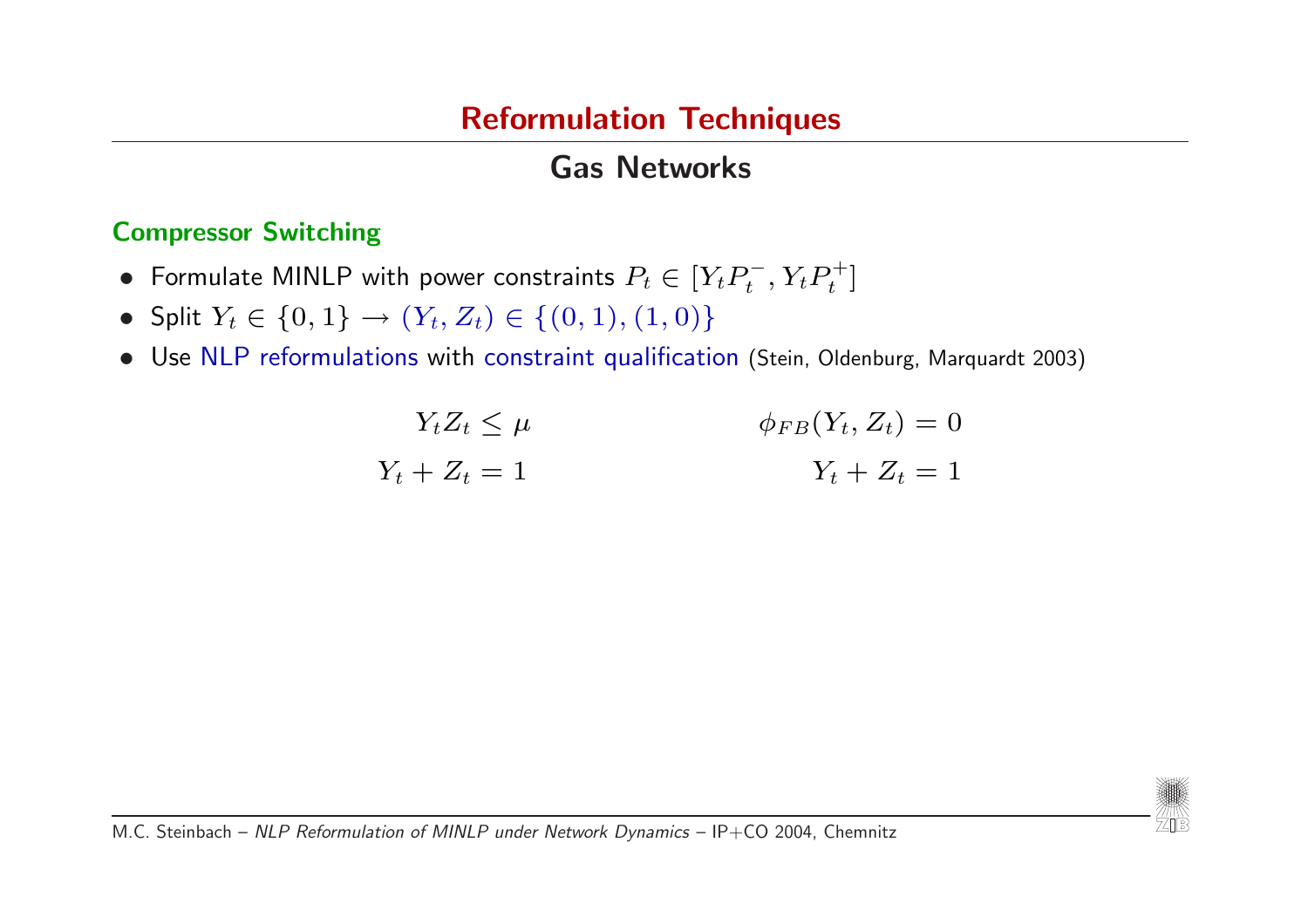## Gas Networks

#### Compressor Switching

- Formulate MINLP with power constraints  $P_t \in [Y_t P_t^{-1}]$  $t^-, Y_t P_t^+$  $_t^+$ ]
- Split  $Y_t \in \{0, 1\} \rightarrow (Y_t, Z_t) \in \{(0, 1), (1, 0)\}\$
- Use NLP reformulations with constraint qualification (Stein, Oldenburg, Marquardt 2003)

$$
Y_t Z_t \le \mu \qquad \qquad \phi_{FB}(Y_t, Z_t) = 0
$$

$$
Y_t + Z_t = 1 \qquad \qquad Y_t + Z_t = 1
$$

• Modification: slowly decrease  $\mu = 0.3 \rightarrow 0.01$  with

$$
Y_t Z_t \le \mu, \quad Z_t = \frac{1 - Y_t}{1 + Y_t},
$$

then switch to Fischer-Burmeister formulation

$$
\phi_{FB}(Y_t, Z_t) = 0, \quad Y_t + Z_t = 1
$$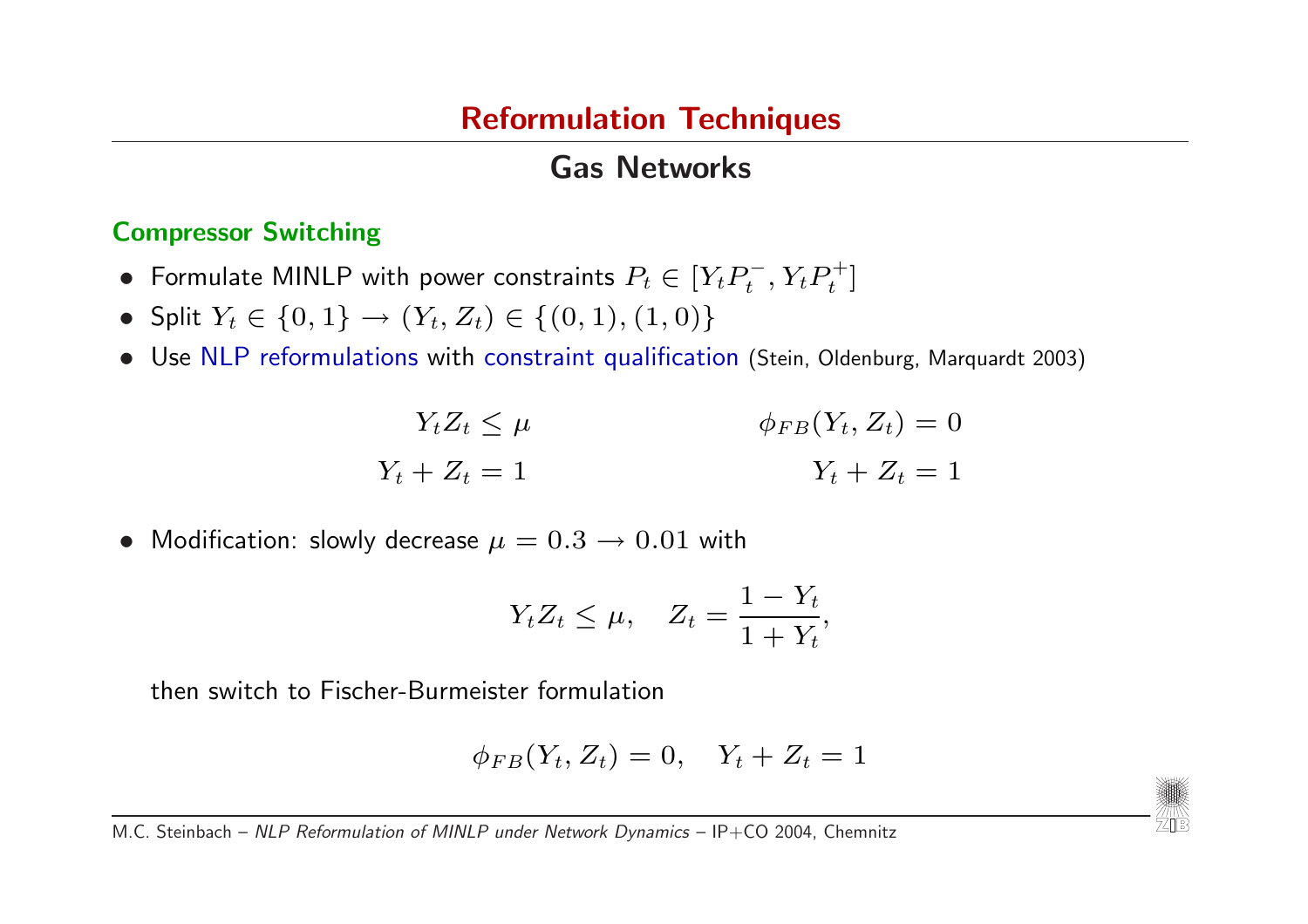# Gas Networks

#### Test Network



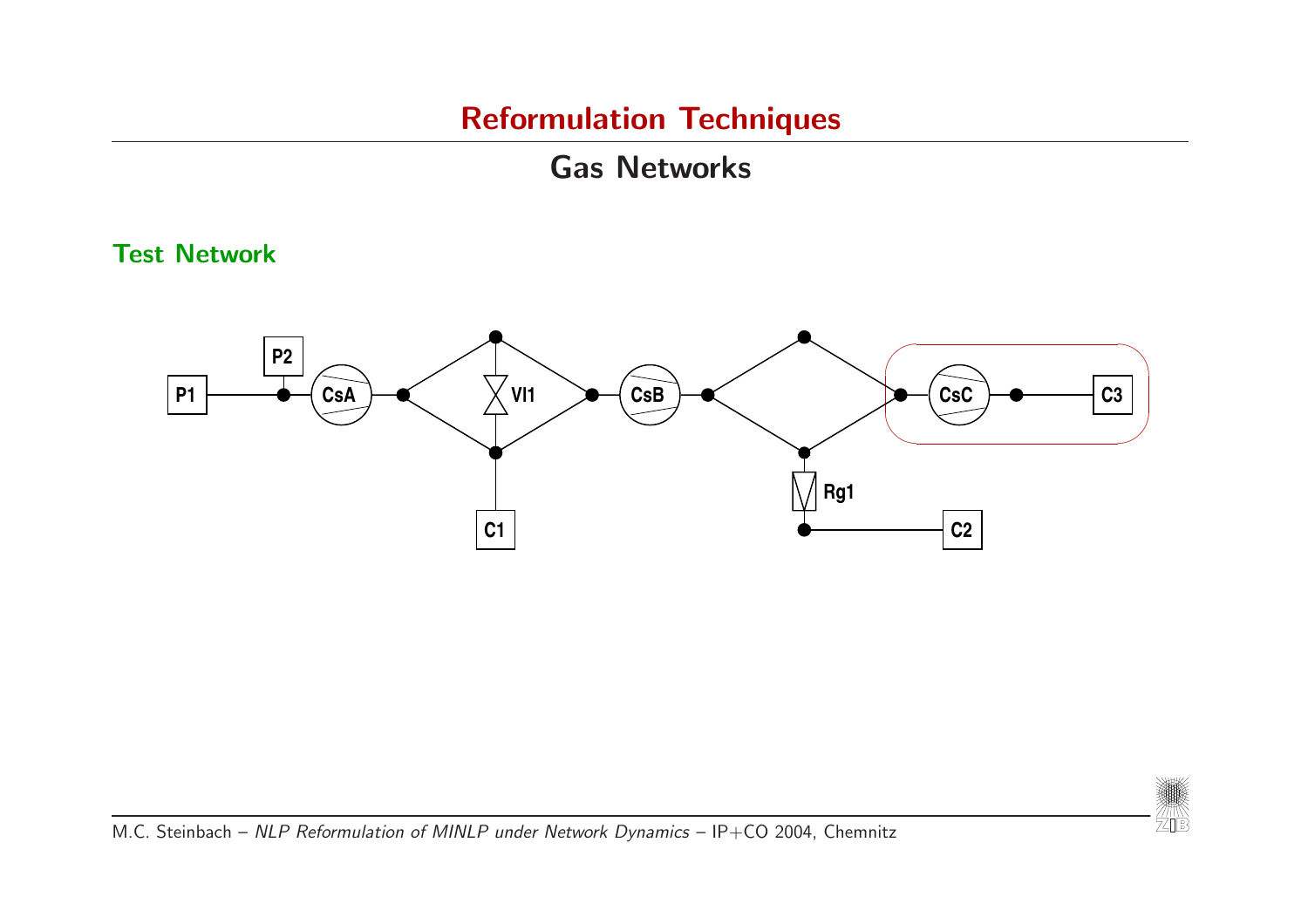# Gas Networks

#### Test Network



$$
\mathrm{cost} = \int_0^T (a p_{\mathrm{in}} Q_{\mathrm{in}} + c_C P_C + c_B P_B) dt
$$

*m*m<br>ZIB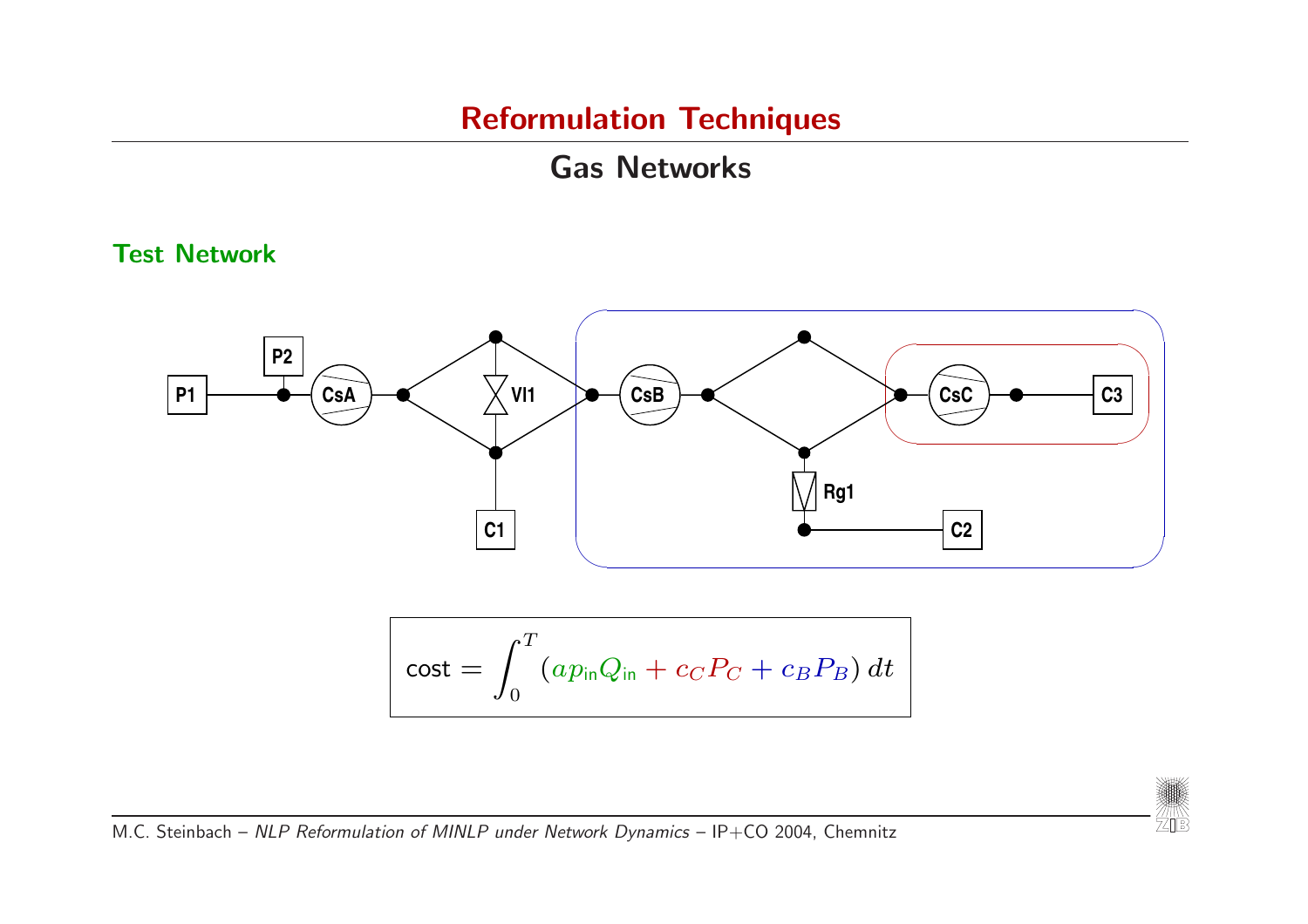### Gas Networks

Compressor Power with GAMS DICOPT(MINOS, CPLEX) – red subnetwork



////////<br>7418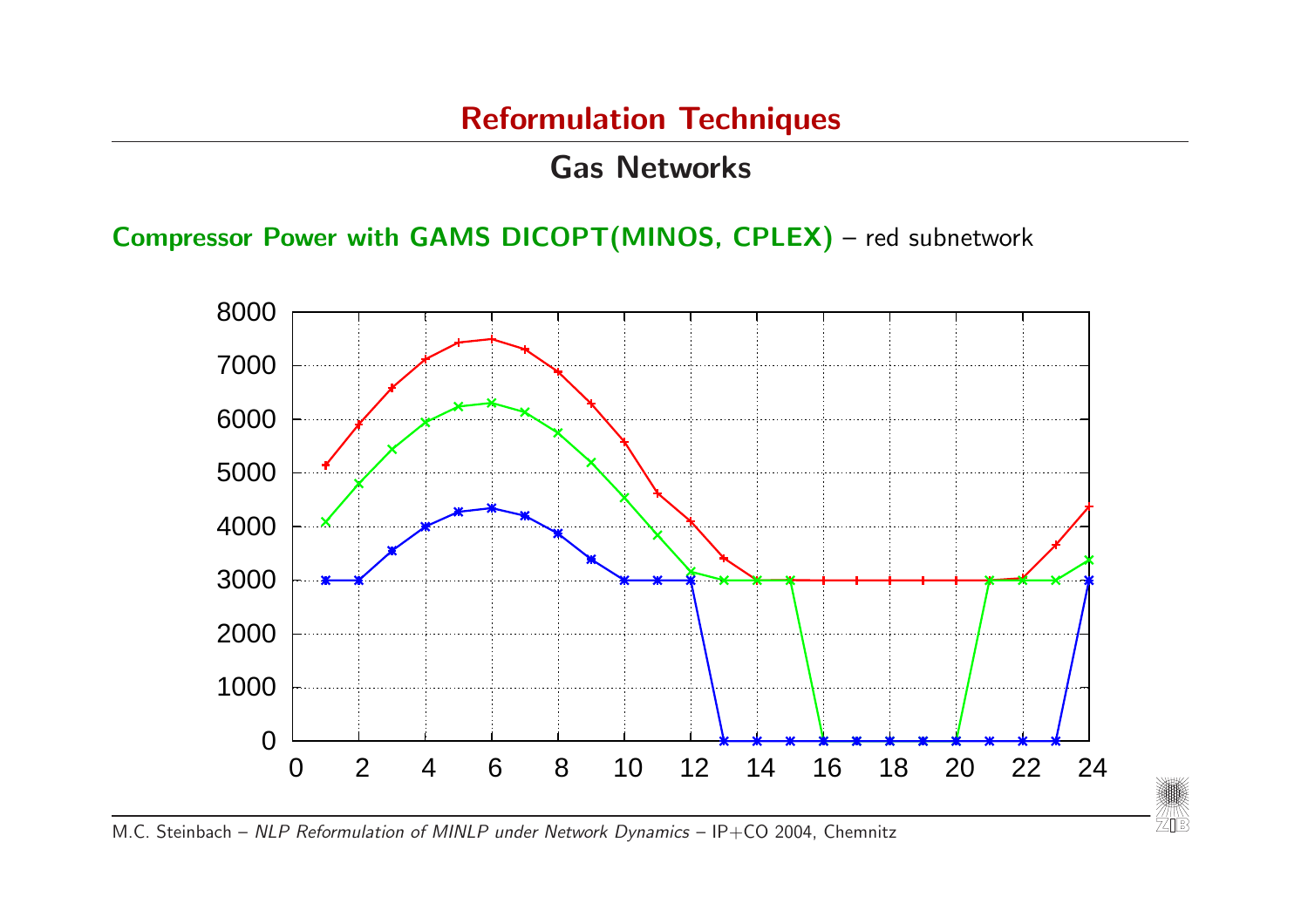### Gas Networks

Compressor Power with NLP Reformulation – red subnetwork



*//*//////<br>ZIB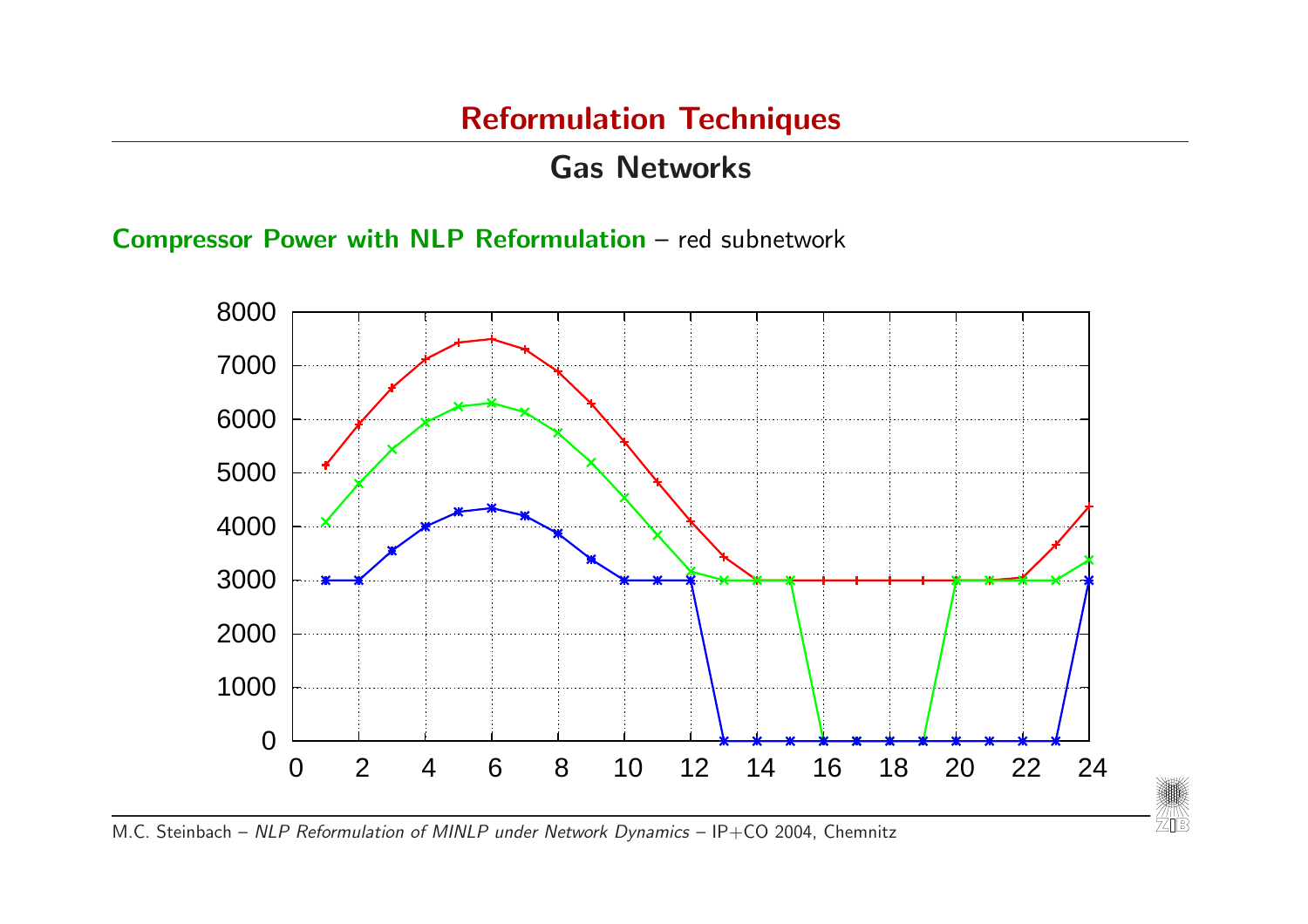### Gas Networks

Compressor Powers with NLP Reformulation – blue subnetwork



////////<br>7418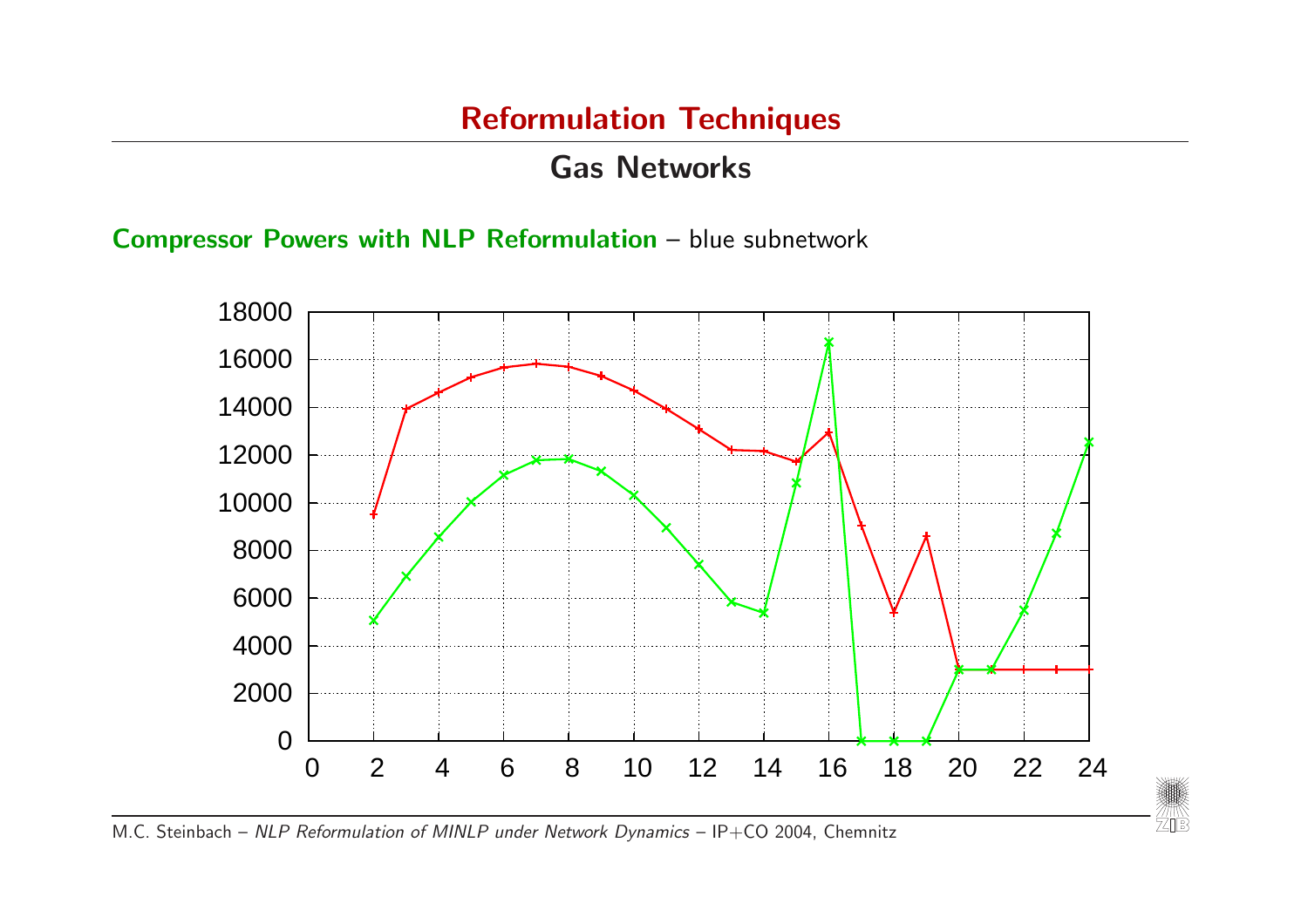# Gas Networks

#### Summary

- Good results: almost the same binary decisions as with DICOPT(MINOS, CPLEX)
- Slow:  $\mu$  homotopy needs 30 50 NLP
- No min up/down times
- Large networks?

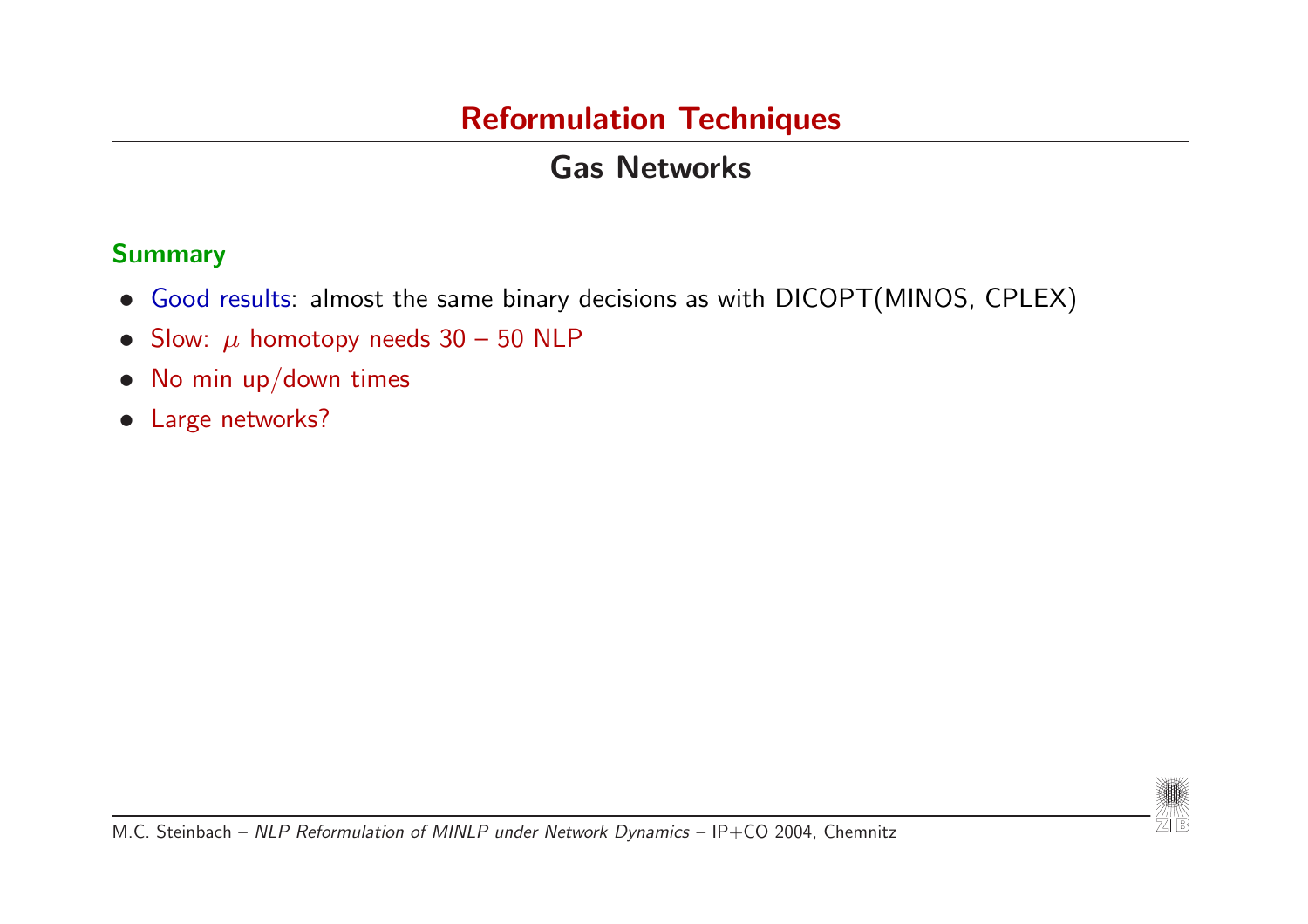# Real Gas Networks

#### Ruhrgas Backbone Network



No switching yet – but efficient KKT solver for IPM

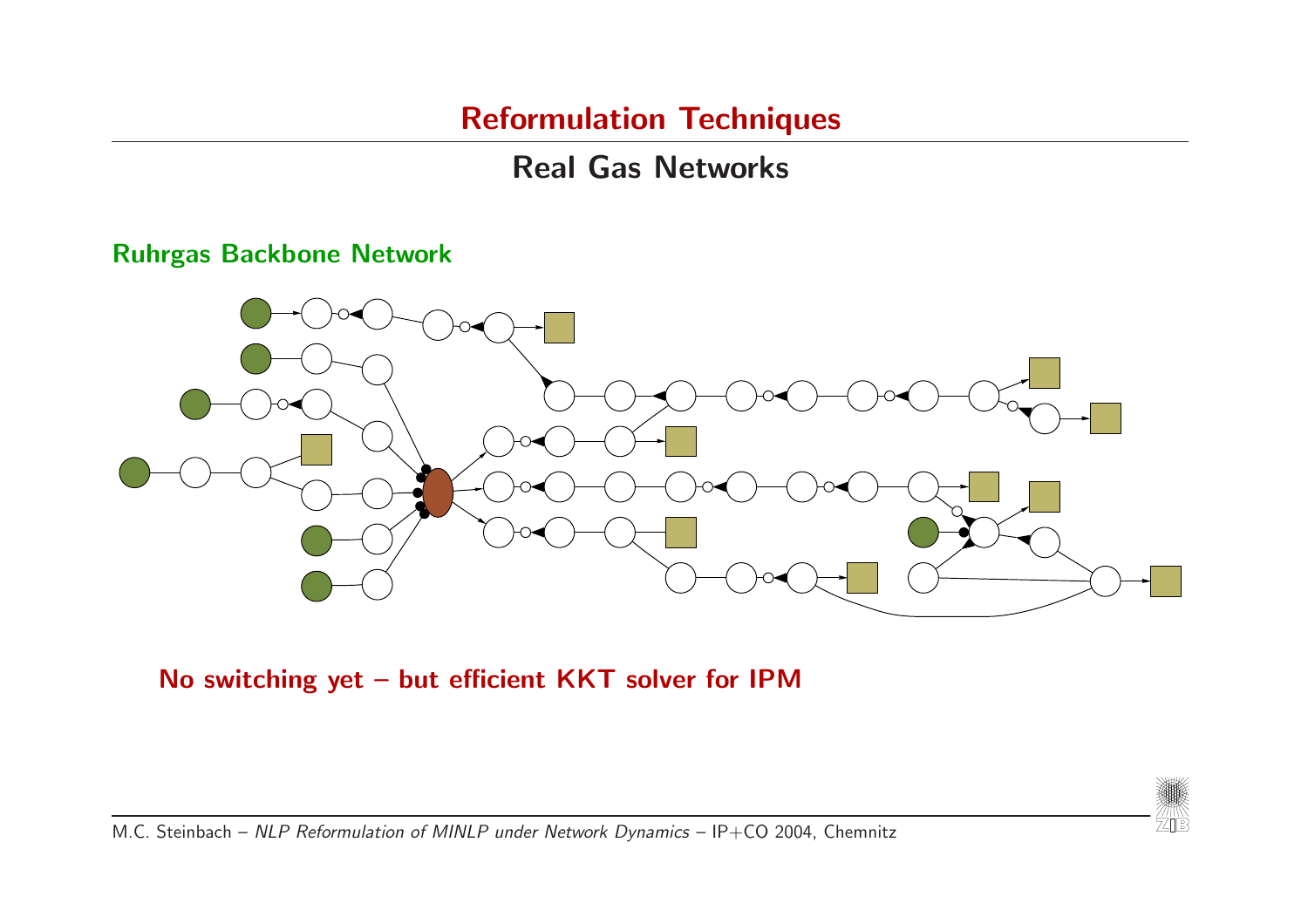# Real Gas Networks

KKT solver: CPU Time vs Discretization



*20*08<br>乙lle: